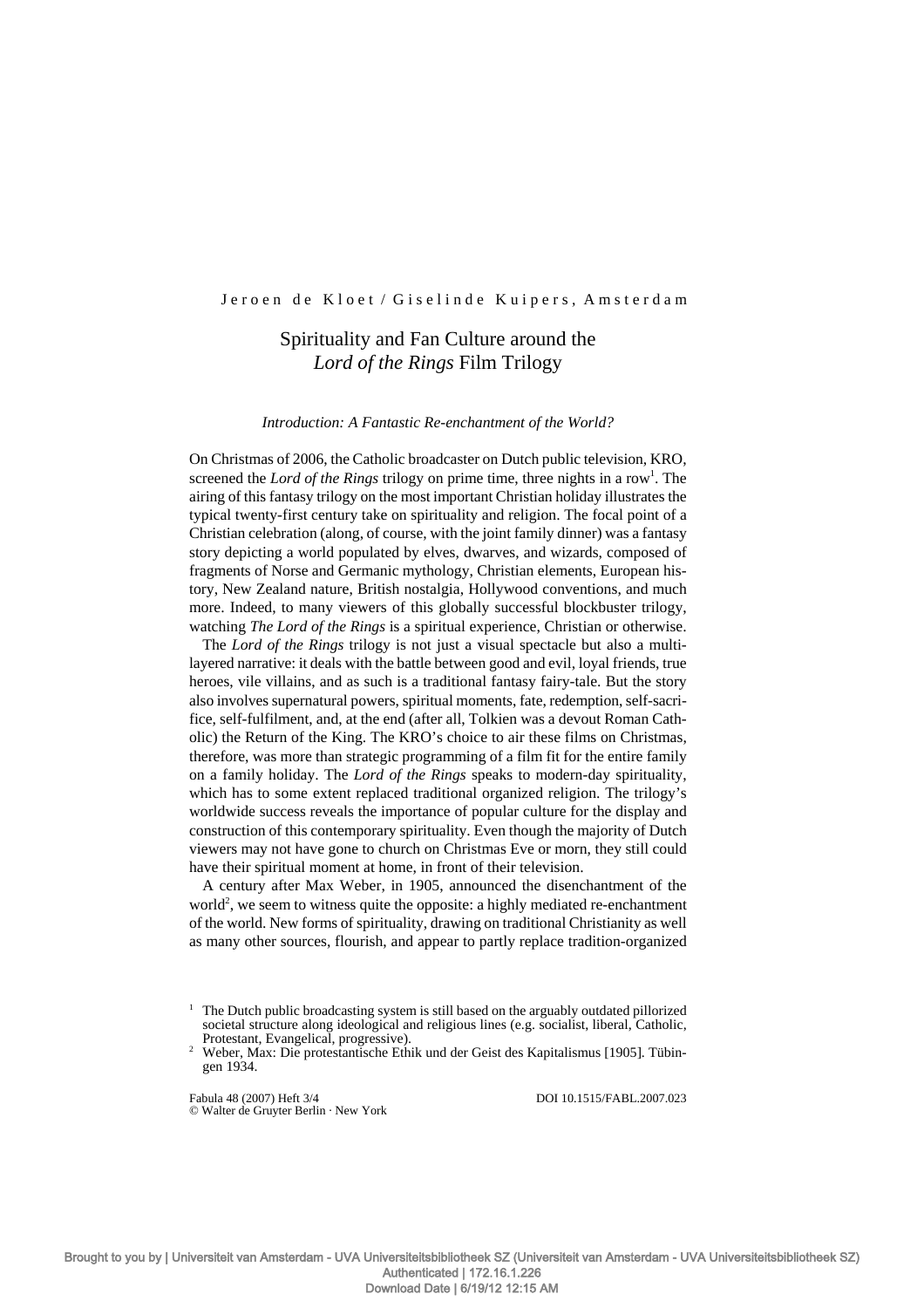religion<sup>3</sup>. The worldwide success of blockbusters with spiritual leanings, such as *The Lord of the Rings* (2001–2003), *Harry Potter* (2001–2008), *The Chronicles of Narnia* (2005), or *The Matrix* trilogy (1999–2003), is emblematic of this re-enchantment process. These films deal with spiritual and religious themes in the guise of Hollywood fantasy entertainment.

In this article, we will analyze spiritual readings and interpretations of the *Lord of the Rings*: what spiritual themes do viewers discern in this film, and how do they relate to them? For this analysis, we will use the Dutch results of a large international comparative project on the third part of the film, *The Return of the King*<sup>4</sup> .

# *The "Lord of the Rings" project*

The *Lord of the Rings* project, initiated in 2003 by Martin Barker and Ernest Mathijs from Aberystwyth University in Wales, is a large-scale international comparative research project on the launch and reception of the third episode of the *Lord of the Rings* trilogy, *The Return of the King*. Since the first two episodes of the trilogy had been such a worldwide success, the launch of the third part provided a unique opportunity to study the worldwide responses to a global blockbuster movie. Persons from over 150 different countries filled out an online questionnaire about the appreciation and interpretation of the film. Research teams in various countries interviewed people who had filled out the questionnaire; and analyzed the film's promotion and merchandise. The global dataset of the *Lord of* the Rings project has 24,747 valid responses<sup>5</sup>. These revealed much of the variety of reactions the film provoked among viewers around the world: respondents ranged from people who saw the film primarily as an action or special effects

<sup>3</sup> Aupers, Stef: In de ban van moderniteit. De sacralisering van het zelf en computertechnologie. Amsterdam 2004; id./van Otterloo, Anneke: New Age. Een godsdiensthistorische en sociologische benadering. Kampen 2000; Donk, W.B.H.J. van de/Jonkers, A.P./ Kronjee, G.J./Plum, R.J.J.: Geloven in het Publieke Domein. Verkenningen van een Dubbele Transformatie. Amsterdam 2006; Hanegraaff, Wouter: New Age Religion and Western Culture. Esotericism in the Mirror of Secular Thought. Leiden 1996; Heelas, Paul: The New Age Movement. The Celebration of the Self and the Sacralization of

The Dutch research was done in conjunction with a group of students of communication science at the University of Amsterdam. We are grateful to Monique van Bracht, Tisha Eetgerink, Sabrine Englander, Arlette de Haas and Pauline van Romondt Vis for their enthusiastic participation in this project. We want to thank in particular Sabrine Englander and Pauline van Romondt Vis, whose interview data we have used for this arti-

cle.<br>See Barker, Martin/Mathijs, Ernest (eds.): Watching The Lord of the Rings. New York 2007 (forthcoming); Barker, Martin/Egan, Kate: Rings around the World. Notes on the Challenges, Problems & Possibilities of International Audience Projects. In: Participations 3,2 (2006) (http://www.participations.org/volume%203/issue%202%20-%20 special/3\_02\_eganbarker.htm [last date of access June 6, 2007]); Biltereyst, Daniel/ Kuipers, Giselinde: Mondiale Beeldcultuur. Lancering, Hype en Receptie van de Blockbuster "The Lord of the Rings – The Return of the King". In: Tijdschrift voor Communicatiewetenschap  $34,1$  (2006) 2–6.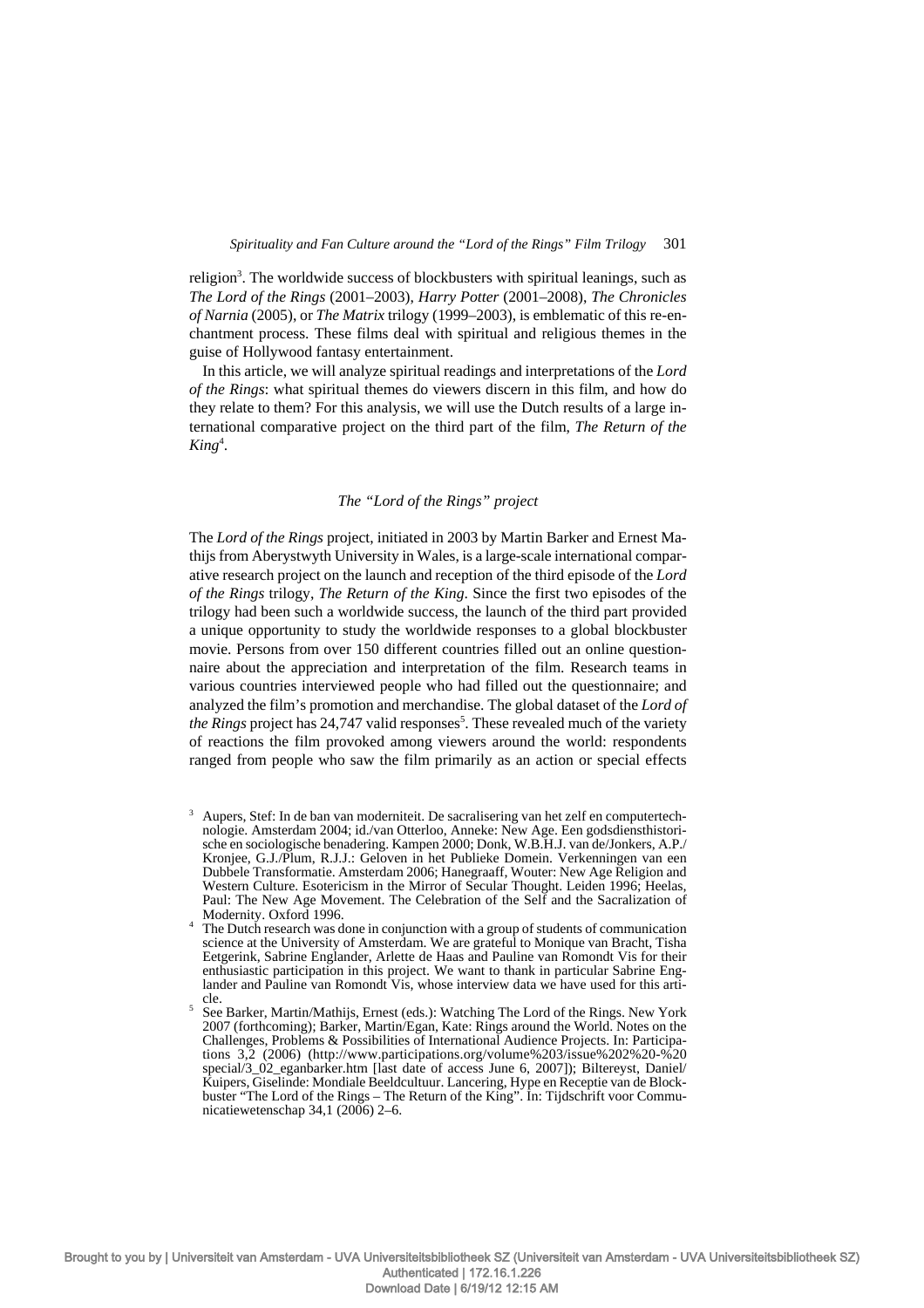movie, to die-hard fans who had read all books many times, before seeing the film for the first time, and those who focused mostly on the romantic storylines<sup>6</sup>. However, a significant proportion of the respondents in the international dataset viewed the film primarily as a spiritual experience.

In the Netherlands, 3,275 people filled out the questionnaire. Research teams at the Universities of Amsterdam and Utrecht organized interviews with people who had filled out the questionnaire. A total of 52 interviews were carried out for this project, 25 of which were concerned mostly with the way fans of the film experienced the films. In this article, we will limit ourselves mainly to the results of the research in the Netherlands, using both the survey responses and the 25 interviews, to analyze the ways in which the films spoke to people's spirituality.

### *Tolkien and Modern Spirituality*

J.J.R. Tolkien (1892–1973) wrote *The Hobbit* in 1937. The *Lord of the Rings* trilogy was published in 1954, and has become a tremendous success. Set in the fictional world of Middle-Earth, the trilogy describes the quest of a young hobbit, Frodo Baggins, to destroy the One Ring, a powerful ring made for Sauron, the dark lord of Mordor. Supported by his friends ('the fellowship of the ring'), and most notably his servant Samwise Gamgee, Frodo manages to destroy the ring by throwing it in the fires of Mount Doom, in which the ring was welded. However, the destruction of the ring also means the end of the Third Age of Middle-Earth, in which elves, dwarves, humans, hobbits, and other creatures lived together, and the beginning of the Age of Man. The story ends with the departure of the elves across the sea, and the return of the lost king of men, Aragorn.

Tolkien's books were soon incorporated in the counterculture of the 1960's, and into the New Age culture, which was, at least initially, closely connected with its emergence. Tolkien himself, though, was a rather old-fashioned Oxford don and not very sympathetic to this counterculture: his anti-modernism was of the more traditional kind, and he himself was a staunch Catholic. However, the anti-modern themes of the books, the omnipresence of magic in Tolkien's world, the glorification of nature and purity, resonated well with some of the main themes in these subcultures: alienation from modern world, a focus on nature, community, and the quest for personal fulfilment. In the wake of the counterculture of the 1960's, Dutch author Mellie Uyldert published a book on the symbolism in *The Lord of the Rings*, explaining how our modern mediated world is deeply corrupted, for example:

<sup>6</sup> cf. Kuipers, Giselinde/de Kloet, Jeroen: Global Flows and Local Identifications? The Lord of the Rings and the Cross-national Reception of Characters and Genres. In: Barker/Mathijs (above, note 5).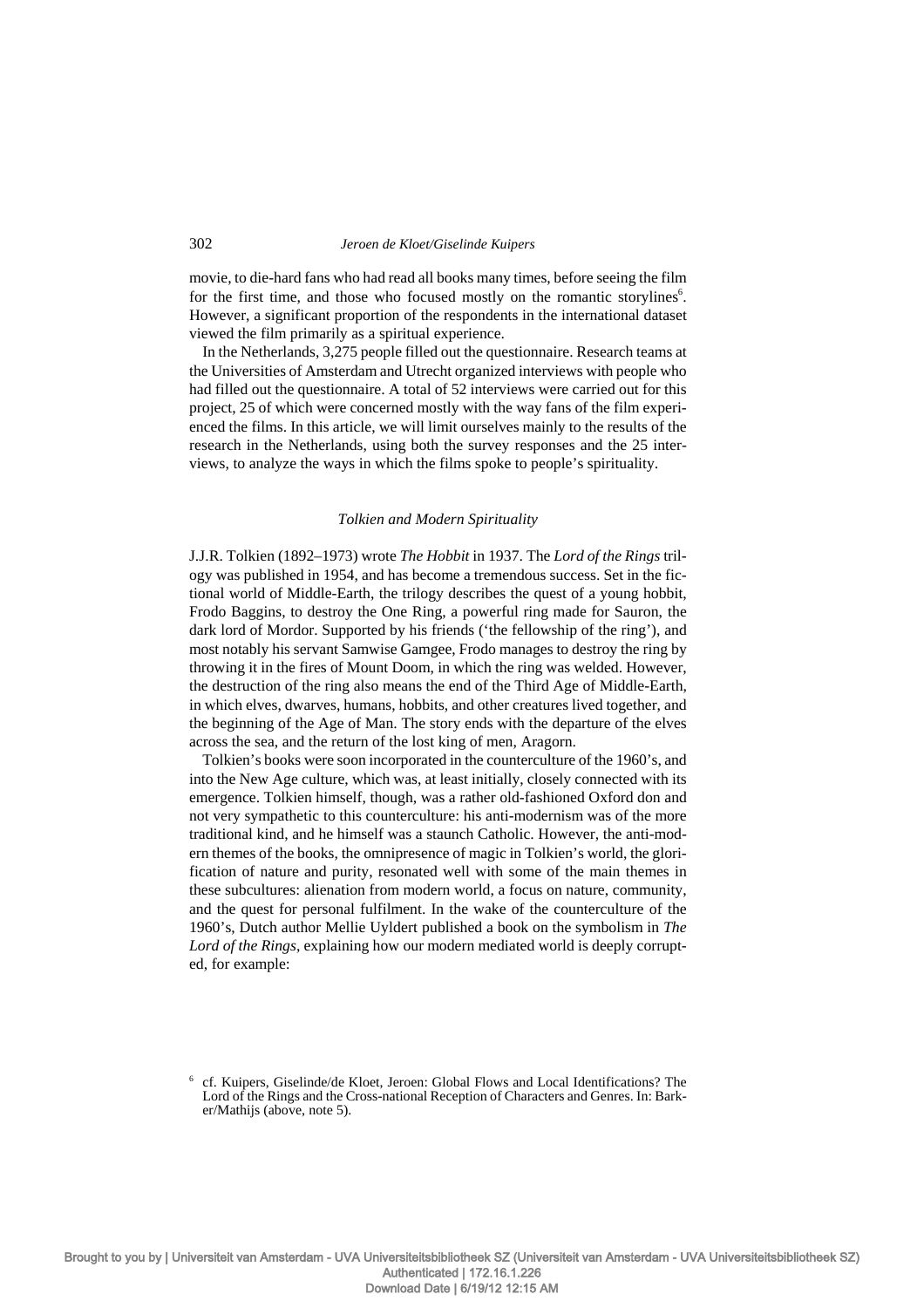"The deception of the soul is there again [...]. Sauron's power aims to take away the greatest treasure of Western man, his Self, by drugs [...]. Refuse to watch TV, do not read any newspaper or magazine, they are made by Sauron's servants!"<sup>7</sup>

Another illustration of the way Tolkien's work was incorporated into the – increasingly mainstream – New Age subculture comes from a spiritual community in the North of the Netherlands called the Hobbitstee (the Dutch name for Hobbitton). On their website, the philosophy of this community is explained, and explicitly linked both to the world of Tolkien and to spirituality:

"The Hobbitstee (Hobbitton) stands for 35 years of connectedness with humanity and the environment. Therefore, it is not just through the books of Tolkien, in which mystery attempts to ground itself in reality ['waarin mysterie met beide benen op de grond probeert te staan'] that Hobbitstee is a phenomenon. No, it is also a piece of history dating back to 1969, of challenge and renewal in beautiful surroundings and the unlimited 3.5 hectares of land within it. The Hobbitstee as a phenomenon; maybe even through the other pillar. Of the philosophy, the ideals, the people, the hobbits. Flowing along in life, in your uniqueness, against the flow. Dream and reality as nourishing paradox. Nourishment to persist into the present, even now, after over 35 years of 'resistance in time of peace'. The basis of consuming less ['consuminderen'], spirituality, sustainability, personal growth and social commitment, is more salient than ever in this time, in which free market dogmatism declares the whole world a showcase for self satisfaction."8

In this community, Tolkien's world, described as a world where 'mystery is grounded in reality', is clearly the inspiration for a specific lifestyle.

This lifestyle is typical of New Age spirituality, typified by Aupers as the 'sacralization of the self<sup>3</sup>. In New Age, the focus is on personal growth, which is felt to be limited by institutions and the rationality of the modern world. In contrast with more traditional religions, spirituality is located within the person, not in another world, or an external being. In other words: spirituality is immanent rather than transcendent. In his book, Aupers explores the interesting paradox that such spirituality is currently also sought within technology, such as computer games $10$ . And we might add: it is also experienced in a strongly computerized special effects blockbuster rendering of a pure pre-modern 'natural' world.

Since the 1960's, New Age spirituality has moved to the cultural mainstream. In a 2006 report on the religion of the Dutch<sup>11</sup>, 26% of the Dutch population was described as spiritual without any particular religious affiliation $12$ . The authors

<sup>7</sup> Uyldert, Mellie: Symboliek van Tolkien's In de Ban van de Ring. Deventer 1974, 28. <sup>8</sup> See http://www.leefgemeenschapdehobbitstee.nl/wat\_is/wat\_is1.html (last access May

cf. Aupers (above, note 3); Heelas (above, note 3); Aupers/van Otterloo (above, note 3); Hanegraaff (above, note 3).

Hanegraaff (above, note 3).<br>
<sup>10</sup> cf. Aupers (above, note 3).<br>
<sup>11</sup> cf. van de Donk et al. (above, note 3).<br>
<sup>12</sup> Kronjee, Gerrit/Lampert, Martijn: Leefstijlen en Zingeving. In: van de Donk et al. (above, note 3) 176.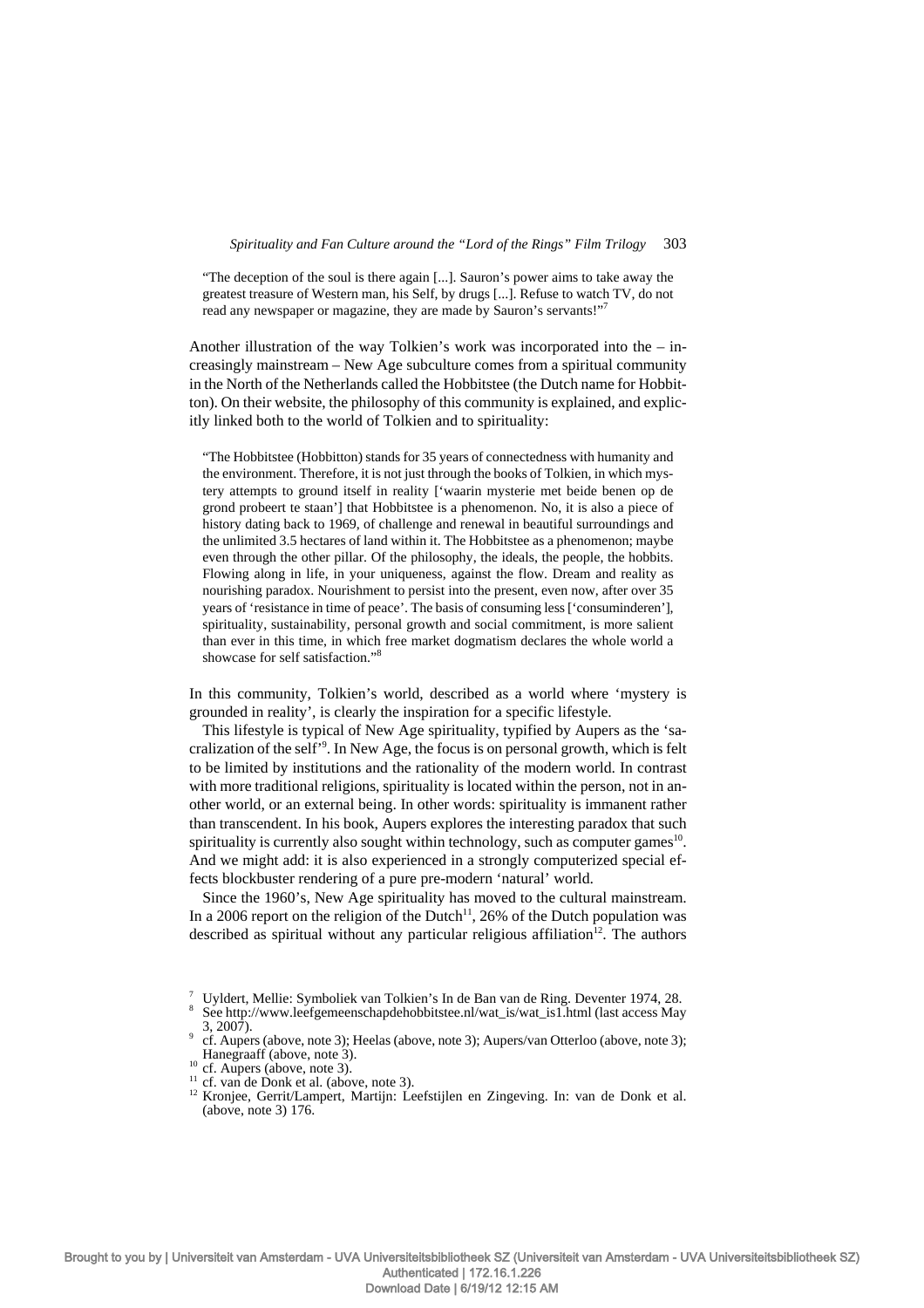characterize this group as: not bound to organized religion, yet with a strong orientation towards the transcendental, and a more than average knowledge of, and interest in esoteric matters. They generally have a belief in a higher world (the paranormal, spiritual beings, reincarnation), and attach great value to intuition, personal growth, originality, harmony, and a connection with nature. Moreover, in contrast with other people without formal religious affiliations, they have a strong moral orientation<sup>13</sup>. This emergence of a personalized religious experience outside of traditional institutions suggests that the rise of modernity has not, as Weber expected, led to the disenchantment of the world<sup>14</sup>, but rather a de-institutionalization of religion. People now look for spiritual experiences outside of the church. One of the places where they seek for such experiences is in popular culture.

### *'The Lord of the Rings' and Fandom*

The overall average appreciation of the movie, both in the world data set and among Dutch respondents is very high, 1.34 on a 5 point scale (with  $1 =$  like it very much; and 5 = did not like it at all). The average appreciation for the world sample was 1.40 on the same scale. Since all informants have voluntarily filled out an extensive survey this high valuation is not a great surprise: it seems justified to read the *Lord of the Rings* project as a study of global fans, or at least lovers, of the trilogy, rather than of the average film viewer. The interview data we use for this study are based on interviews with Dutch LotR fans. Before exploring their spiritual readings of the trilogy, it is important to try to understand the cultural phenomenon of fandom.

In particular in popular discourse, fans are regularly accused of having silly pleasures, of leading vicarious lives and losing their mind over their idols or favourite films. Such pathologizing notions of fandom have dominated public discourse in which fans are portrayed, according to Jenson<sup>15</sup>, as either the obsessive individual (those who view the movies, say, more than twenty times) or the hysterical crowd (the 'bewildered' audience of, for example, Robbie Williams). Fans are conscious of this pathologizing discourse, and often disidentify with the label fan itself, or try to debunk the discourse. One respondent explained she liked being part of the Tolkien fan community Unquendor as it made her feel 'not that abnormal'. The contacts with the fan community helped her to overcome the embarrassment of being a fan, she now 'feels less ashamed'.

<sup>&</sup>lt;sup>13</sup> cf. ibid., 185–188.<br><sup>14</sup> cf. Heelas (above, note 3).<br><sup>15</sup> Jenson, Joli: Fandom as Pathology. The Consequences of Characterization. In: The Adoring Audience. Fan Culture and Popular Media. ed. Lisa Lewis. London 1992, 9–29.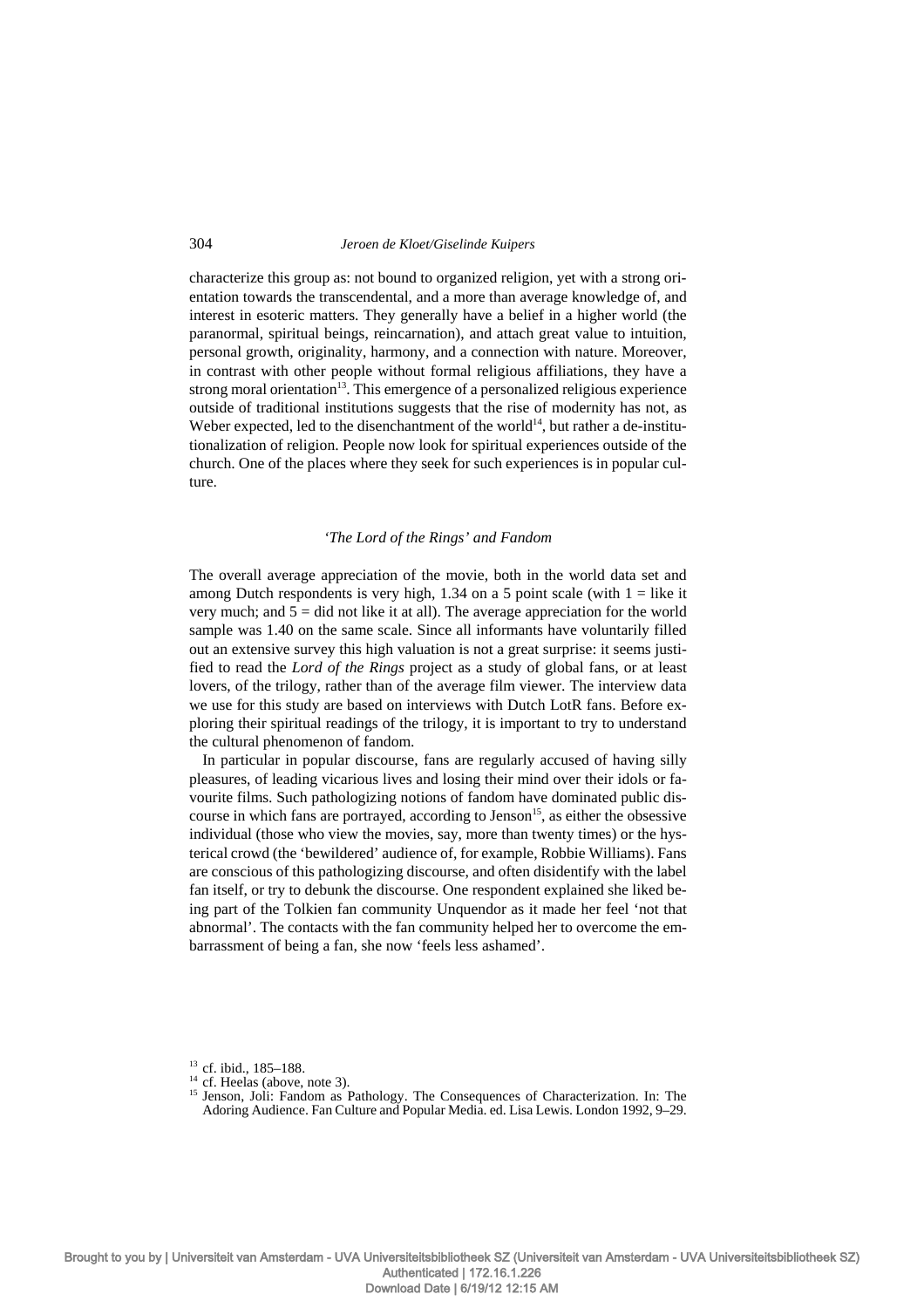Also in academic discourse, a substantial body of literature<sup>16</sup> has debunked the pathologizing discourse, arguing that this discourse is not only patronizing fans but also serves hegemonic interests in validating 'high' culture at the expense of popular culture (neither the collector of Mozart nor the scholar who devotes his or her career to a singular topic are likely to be labelled fans). But, as Hills also observes, the more important issue is not whether fandom is 'good' or 'bad', but to explore "what fandom does culturally"<sup>17</sup>. According to Jenkins, fandom concerns a particular mode of reception. "Fan viewers watch television texts with close and undivided attention, with a mixture of emotional proximity and critical distance."18 Reception involves fierce discussion with others over the text, up to the level of textual production. Dutch fans of *The Lord of the Rings* do not only gather every month in a special tavern; they also develop new story lines, learn and develop the languages invented by Tolkien and dress up as hobbits, elves and orcs to engage in role playing games in Dutch forests<sup>19</sup>. In the words of Haaksma, a fan:

"We write a kind of fan-fiction, with ourselves as main character. You create an alterego for yourself that gets a part in the story. At first, I was part of the war for the ring. Later I also started to write stories on the background of *Lord of the Rings*."

Fandom also "involves a particular set of critical and interpretive practices"<sup>20</sup>. Becoming a fan implies becoming accustomed with the preferred reading within the fan community, to become skilful in including playful references to the text and to establish links between one's own life and the text. Fans of the trilogy engage in critical comparison between the movie and the books, like Haaksma, who explains:

"During *The Two Towers*, Aragorn claimed to be 87, but then I thought, that is not correct! It was three days after his birthday, he was 88. I like this a lot, to look for mistakes in the movie."

As explained earlier, fandom also functions as an alternative social community. Fans like Haaksma indicate that they feel misunderstood in their normal social life. Being part of a fan community helps to negate that feeling. Faas explains how she cried at the end of the movie along with other fans:

"At the end of the movie, they play 'Into the West' from Annie Lennox, the lights turn on, and you see the other fans from Unquendor ... The moment you look at one

<sup>&</sup>lt;sup>16</sup> Most notably Jenkins, Henry: Textual Poachers. Television Fans & Participatory Culture. London 1992; Fiske, John: The Cultural Economy of Fandom. In: Lewis (above,

<sup>17</sup> Hills, Matt: Fan Cultures. London 2002, xii (his italics).<br>
<sup>17</sup> Hills, Matt: Fan Cultures. London 2002, xii (his italics).<br>
<sup>19</sup> Van Romondt Vis, Pauline: In de Ban van de Ring. Een onderzoek naar fans van 'The Lord of the Rings'. M.A. thesis Amsterdam 2005.<sup>20</sup> Jenkins (above, note 16) 278.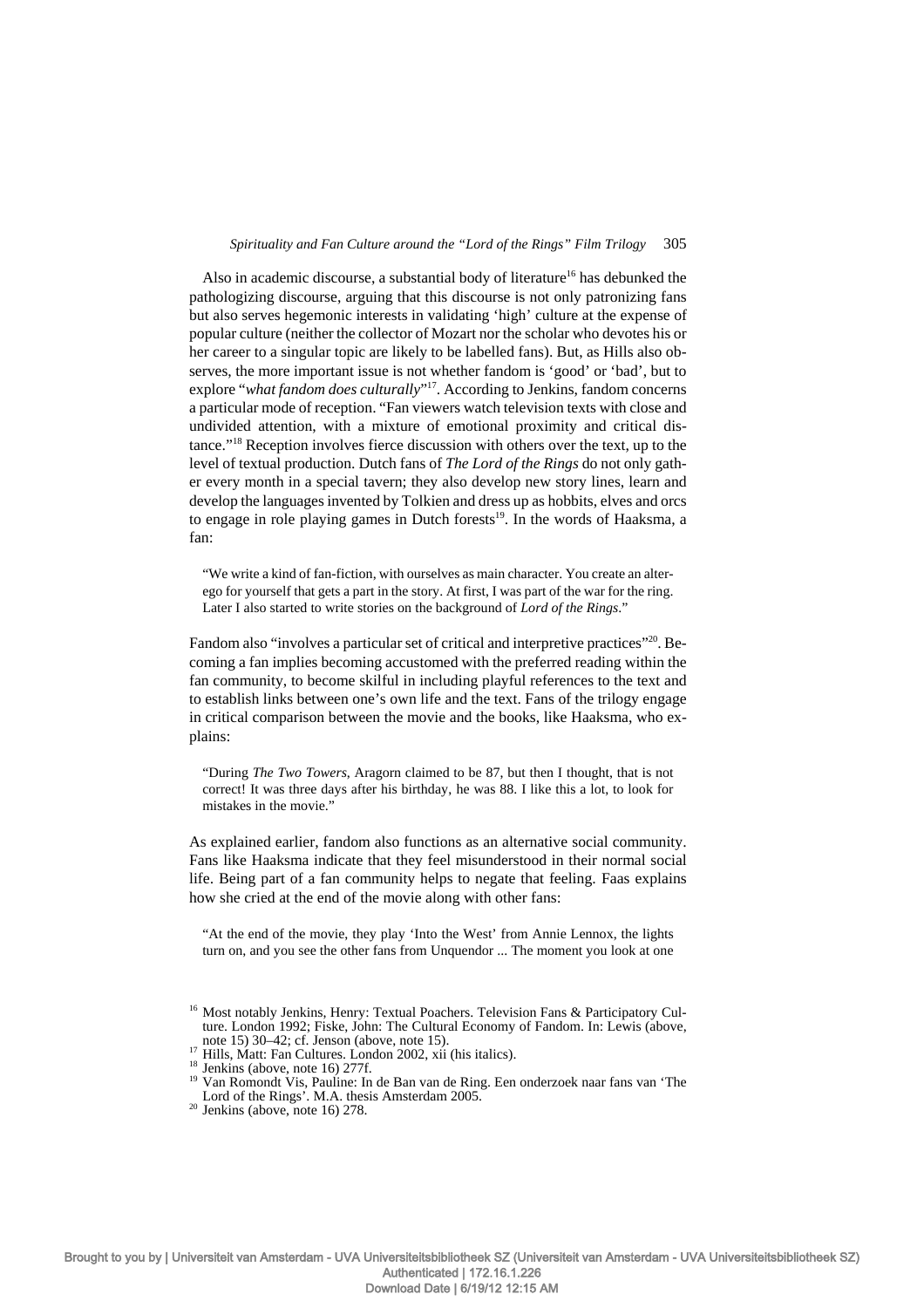another, tears arise ... 'Wasn't that beautiful'. And then we cry ... yes, then it really started ..."

Fandom thus constitutes a particular set of critical and interpretive practices and produces an alternative social community, both of which facilitate a spiritual reading of the trilogy. But what are the spiritual readings fans derive from *The Lord of the Rings*?

### *Spiritual Readings in the World Data Set*

As mentioned above, variations in appreciation of the film were relatively small, both in the international and in the Dutch data sets: appreciation was very high in all national samples. Even though cross-national differences are statistically significant, overall appreciation is so high that these differences may not be very meaningful. However, readings of the film vary significantly across the data set, as is apparent, for instance, from the answers to the genre ascriptions. The questionnaire measured the ascription of genre, or 'modality' by asking the following question: "What sort of story is *The Lord of the Rings: Return of the King* according to you?" Respondents could choose a maximum of three options from the following list: allegory; epic; fantasy; fairy tale; game world; good vs. evil; myth; quest; special effects; spiritual journey; threatened homeland; war story. Worldwide, the label 'epic' was the label chosen most often, which is not very surprising since this is also the label that was used in the marketing of the film: "The epic continues …" For the purpose of this article, we are mainly interested in the people who interpreted the film as 'spiritual journey'. Table 1 shows the percentage of respondents selecting this particular description of the film.

| Country     | % selecting spiritual journey | N    | % of respondents |
|-------------|-------------------------------|------|------------------|
| Mexico      | 32.4%                         | 142  | $.6\%$           |
| UK          | 31.6%                         | 4744 | 19.2%            |
| Malaysia    | 31.4%                         | 118  | .5%              |
| Chile       | 31.3%                         | 224  | .9%              |
| New Zealand | 29.5%                         | 156  | .6%              |
| China       | 29.4%                         | 1087 | 4.4%             |
| Canada      | 29.1%                         | 485  | 2.0%             |
| Argentina   | 29.0%                         | 124  | .5%              |
| Australia   | 28.1%                         | 551  | 2.2%             |
| Greece      | 24.6%                         | 500  | 2.0%             |
| Sweden      | 24.3%                         | 148  | .6%              |
| <b>USA</b>  | 24.2%                         | 3065 | 12.4%            |

Table 1. National variations in percentage of respondents interpreting LotR as 'spiritual journey'.

Brought to you by | Universiteit van Amsterdam - UVA Universiteitsbibliotheek SZ (Universiteit van Amsterdam - UVA Universiteitsbibliotheek SZ) Authenticated | 172.16.1.226 Download Date | 6/19/12 12:15 AM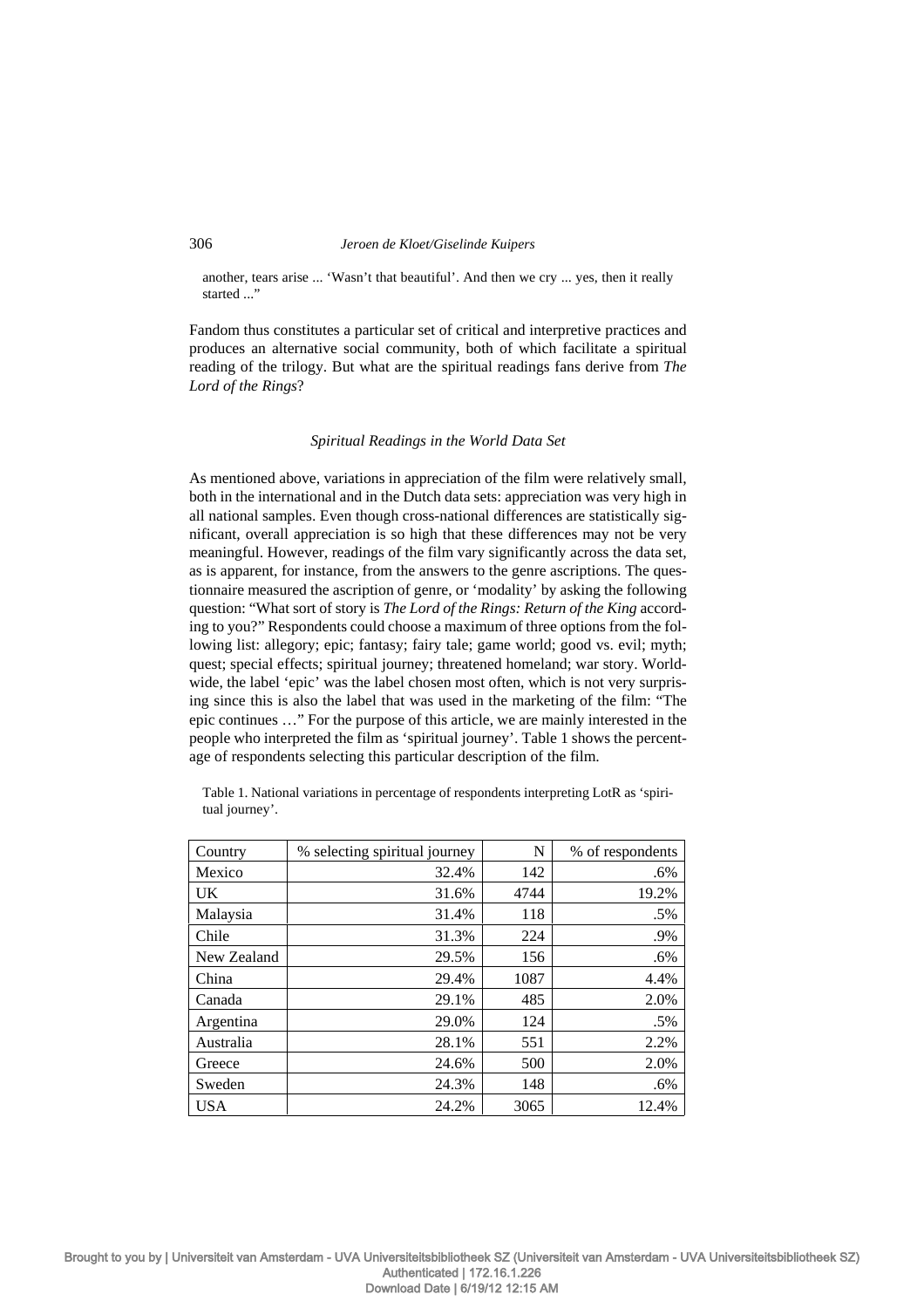| Colombia    | 22.7% | 194    | .8%   |
|-------------|-------|--------|-------|
| Austria     | 21.1% | 114    | .5%   |
| Spain       | 20.9% | 1564   | 6.3%  |
| Belgium     | 20.8% | 1379   | 5.6%  |
| Norway      | 20.6% | 296    | 1.2%  |
| Turkey      | 20.4% | 334    | 1.3%  |
| France      | 19.7% | 649    | 2.6%  |
| Italy       | 17.0% | 483    | 2.0%  |
| Slovenia    | 14.4% | 966    | 3.9%  |
| Denmark     | 14.0% | 1677   | 6.8%  |
| Netherlands | 12.7% | 3275   | 13.2% |
| Germany     | 11.1% | 1161   | 4.7%  |
| Other       |       | 1311   | 5.3%  |
| Total       | 22.2% | 24,747 | 100%  |

*Spirituality and Fan Culture around the "Lord of the Rings" Film Trilogy* 307

As is apparent from Table 1, spiritual readings of the film were rather common, at least in this sample of film lovers: they were chosen by 22.2 % of the respondents, with strong national differences. A spiritual interpretation of the film was least prevalent in Germany, the Netherlands, Denmark, and Slovenia, and most prevalent in the United Kingdom, Chile, Mexico and Malaysia. In this article, we will not make an attempt to interpret these national differences<sup>21</sup>. Instead, we will limit ourselves to the analysis of spiritual reading of the film in the Netherlands.

The low percentage in the Netherlands is probably the result of the composition of the national samples as much as of 'national character': the Dutch data set is relatively large, and thus includes a fair number of 'mild' enthusiasts or 'blockbuster fans'22, whereas the smaller samples tend to have a larger proportion of serious fans, including the spiritually inclined. On the whole, people who chose the label 'spiritual journey' appreciated the film significantly more, and indicated that it was more important to them to see the film (both these findings are statistically significant in the Dutch and the international data set).

Of the 3,275 Dutch who filled out the questionnaire, 416 persons or 12.7% chose the label 'spiritual journey'. There was a significant gender difference: of the female respondents 16.0 % chose this label, against only 9.7% of the male respondents. Moreover, people interpreting the film as spiritual journey were, on an average, older than people who chose other labels. People who saw the film as a

<sup>21</sup> See de Kloet, Jeroen/Kuipers, Giselinde: Banaal kosmopolitisme en The Lord of the Rings. Over de conceptualisering van de natiestaat in vergelijkend communicatiewetenschappelijk onderzoek. In: Tijdschrift voor Communicatiewetenschap 34,1 (2006) 88–

<sup>&</sup>lt;sup>22</sup> Meers, Philippe: Fandom en Blockbusters. Aanzet tot een typologie van Lord of the Rings-fans. In: Tijdschrift voor Communicatiewetenschap 34,1 (2006) 69–87.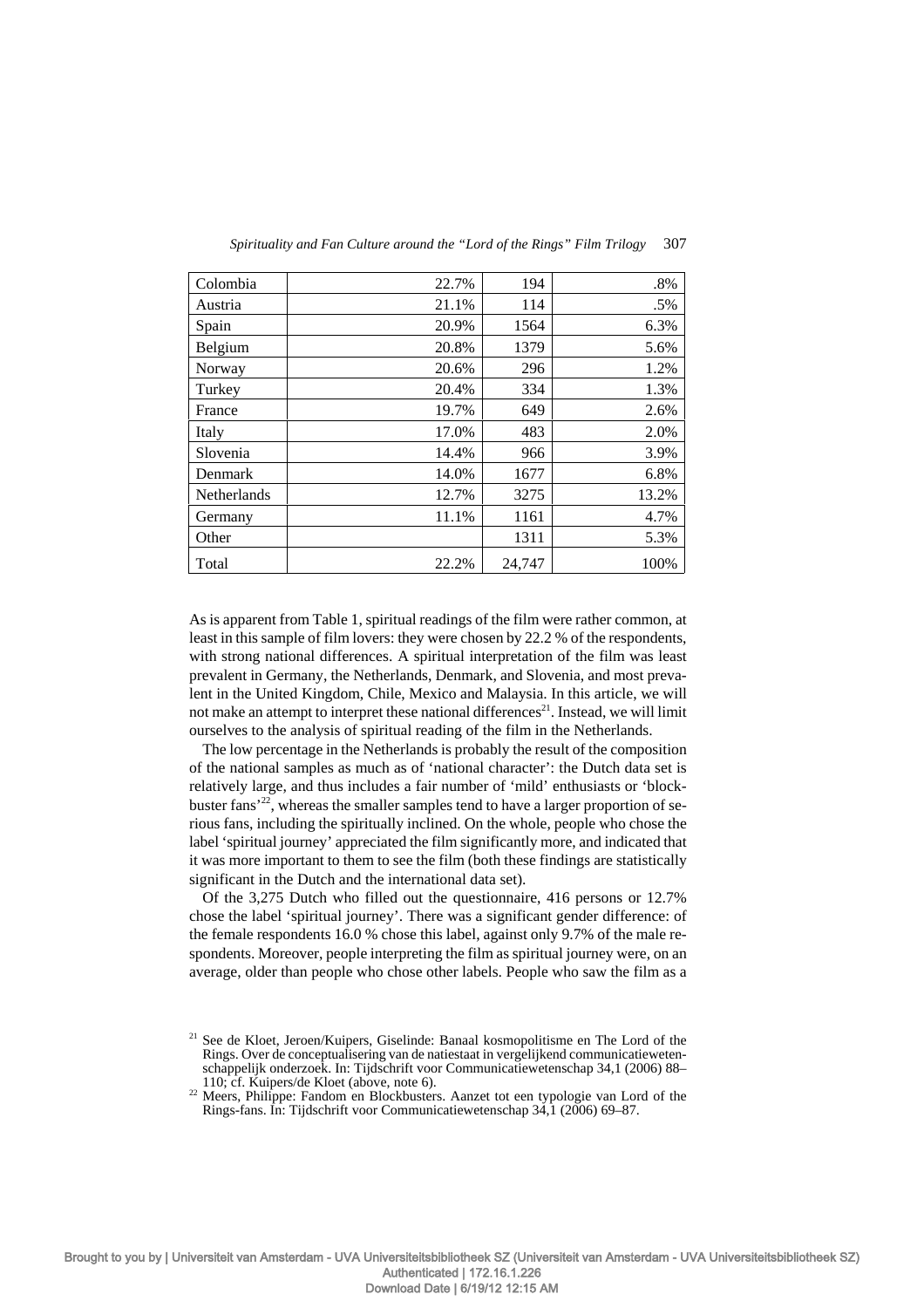spiritual journey also tended to consider it as an allegory. They were equally likely as other respondents to interpret the film as myth or story about a threatened homeland, and less likely than others to interpret it as epic, fairy tale, fantasy, quest, story about good vs. evil, war movie, or special effects film. This would suggest that these respondents tended to favour more 'serious' or symbolic interpretations of the film, as opposed to more unrealistic or entertaining interpretations favoured by others.

The favourite character of the latter group was most likely to be Aragorn, the returning king mentioned in the title (25.7%), as was the case with all Dutch respondents. However, people with a spiritual reading were more likely to choose Frodo, the ring-bearer (18% of this group, against 11.3 among all respondents) and much less likely to mention the ambiguous character Gollum/Smeagol (5% against 10.7). They also were much more likely to name the elvish leaders Elrond and Galadriel as their favourite, but, interestingly, not the 'humanized' elf Legolas.

## *Spiritual Repertoires in the Appreciation of 'The Lord of the Rings'*

In the next section(s), we will take a more detailed look at the spiritual interpretation(s) of *The Lord of the Rings* by Dutch fans. For this, we will use two different sources: the open answers in the Dutch web survey, given by people who chose 'spiritual journey'; and twenty-five in-depth interviews with people who filled out the web survey, and who are fan of the films/books.

First, we did a repertoire analysis of the themes in responses that were given by people who saw the film as a spiritual journey to open questions in the web survey. Repertoires are recurring discursive patterns in the discourse of respondents. Repertoires may overlap and contradict, as Potter and Wetherell explain<sup>23</sup>: "Inconsistencies and differences in discourse are differences between relatively internally consistent, bounded language units which we have called [...] interpretative repertoires. [...] Repertoires can be seen as the building blocks speakers use for constructing versions of actions, cognitive processes and other phenomena."<sup>24</sup>

This analysis resulted in five repertoires that were important to these 'spiritual' fans: morality, friendship, experience of another world, religiosity/religious interpretation of the film, and spiritual self/personal growth. Afterwards, we coded the twenty-five open interviews for these themes. It is important to note again that the spiritual interpretation of the film is a minority reading of the film: even amongst fans, other interpretations are more dominant (e.g. the reading focusing on factual knowledge of Tolkien's world, a more romanticized 'fairy-tale' reading, the inter-

<sup>&</sup>lt;sup>23</sup> Potter, Jonathan/Wetherell, Margaret: Rhetoric and Ideology. Discourse Analysis and the Identification of Interpretative Repertoires. In: Analysing Everyday Explanation. A Casebook of Methods. ed. Charles Antaki. London 1988, 168–183, here 172.

Casebook of Methods. ed. Charles Antaki. London 1988, 168–183, here 172.<br><sup>24</sup> See also Gilbert, G. Nigel/Mulkay, Michael: Opening Pandora's Box. A Sociological Analysis of Scientists' Discourse. Cambridge 1984; Hermes, Joke: Reading Women's Magazines. An Analysis of Everyday Media Use. Cambridge 1995.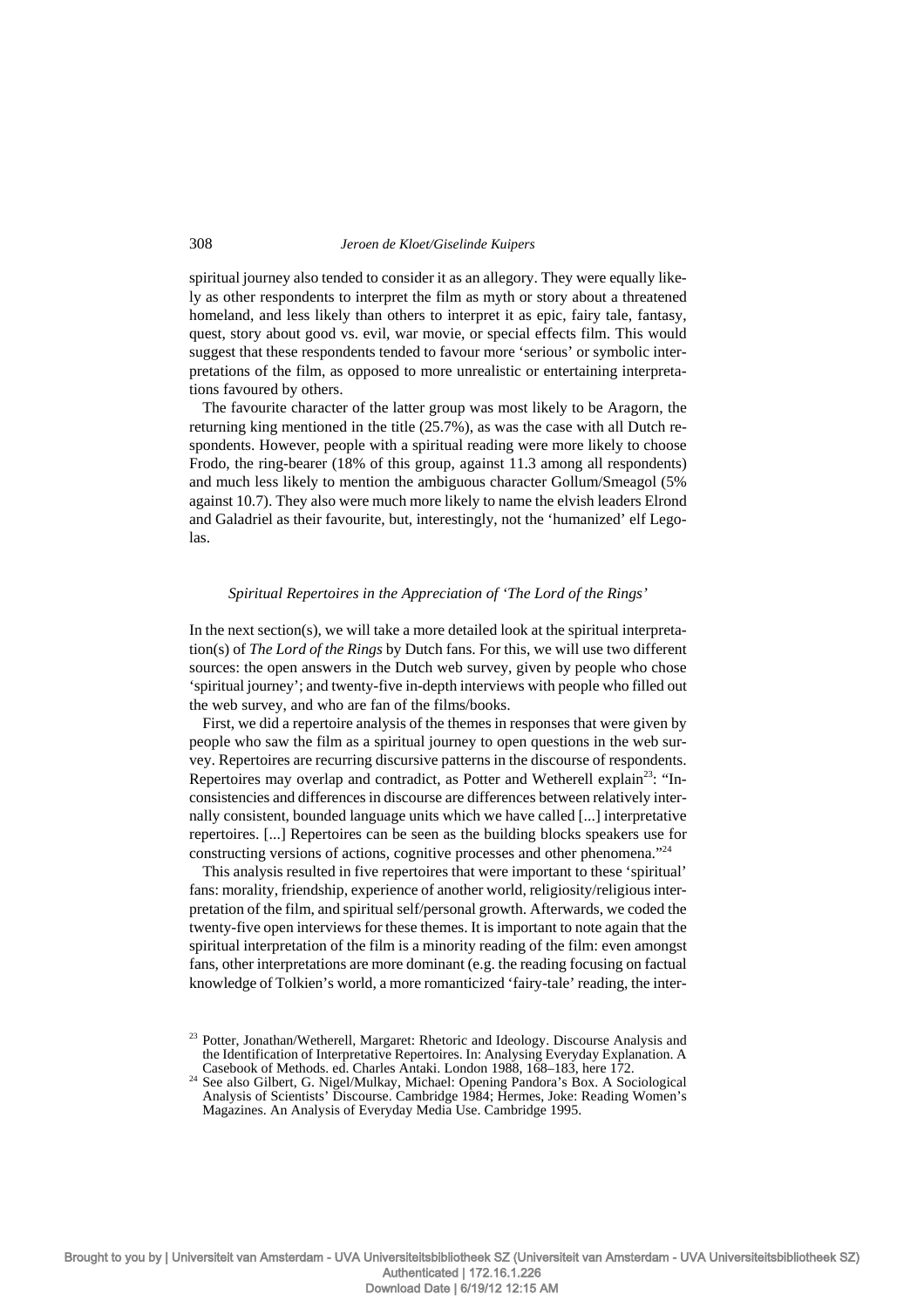pretation as an exciting action movie, etc.). Therefore, the five themes were not present in all of the twenty-five interviews. On the whole, we would say that of the twenty-five interviewees, eight completely subscribed to the spiritual reading, and no trace of such reading could be found in five of the twenty-five interviews. In the remainder, the spiritual themes were present alongside others. We will now briefly describe each of the five repertoires as they were found in the responses to the survey and the fan interviews.

## *Morality*

The survey responses of the 'spiritual viewers' were remarkably emotional in tone. When asked to summarize their reaction to the film, they would often describe it as 'very emotional', 'impressive', 'overwhelming', 'breathtaking' and 'magical'. Many of the responses referred to the strong affective effects of the film: crying, goose bumps, sadness and a sense of loss when the film was over. Clearly, these spiritual viewers feel a very strong involvement and commitment with the film (as well as with the books, which they mentioned often in their responses). Even in the rather short comments people made to describe their responses to the film, morality and a moral interpretation of the film was often very prominent:

"Everything comes together. All motives that play a part in the human mind. All life's struggles death, destruction of nature, the constant battle against the powers of evil. But also the beautiful good side of life comes across in the film."

"A story about the norms and values of today."

"A story about courage, faith, love and sacrificing everything for each other and the entire world. Wonderful, very emotional. If only the world we live in would be like this for ten per cent that it would be much better for all of us!"

What these responses show is that this morality is immediately projected on the 'real' world. Spiritual viewers tend to see the film not as a story about a fantasy world that has nothing to do with everyday life, but rather as a story that has implications for the real world, or, as in the last quote, that is contrasted with this real world. This morality may be connected with the general theme of the struggle between good and evil, but also more specific moral themes such as friendship and sacrifice, the pursuit of the common good, and the fulfilment of one's goal and destiny.

In one key scene in the second part of the trilogy, *The Two Towers*, Sam has just rescued Frodo from the Nazgul. Frodo is about to kill Sam, blinded by the evil power of the ring, but regains his innocent self just on time. Sam compares their journey to the stories he heard when he was a child, in which the perseverance of the character leads to a moral victory, he explains:

Sam: "I think, Mr. Frodo, I do understand. I know now. Folk in those stories had lots of chances of turning back, only they didn't. They kept going because they were holding on to something."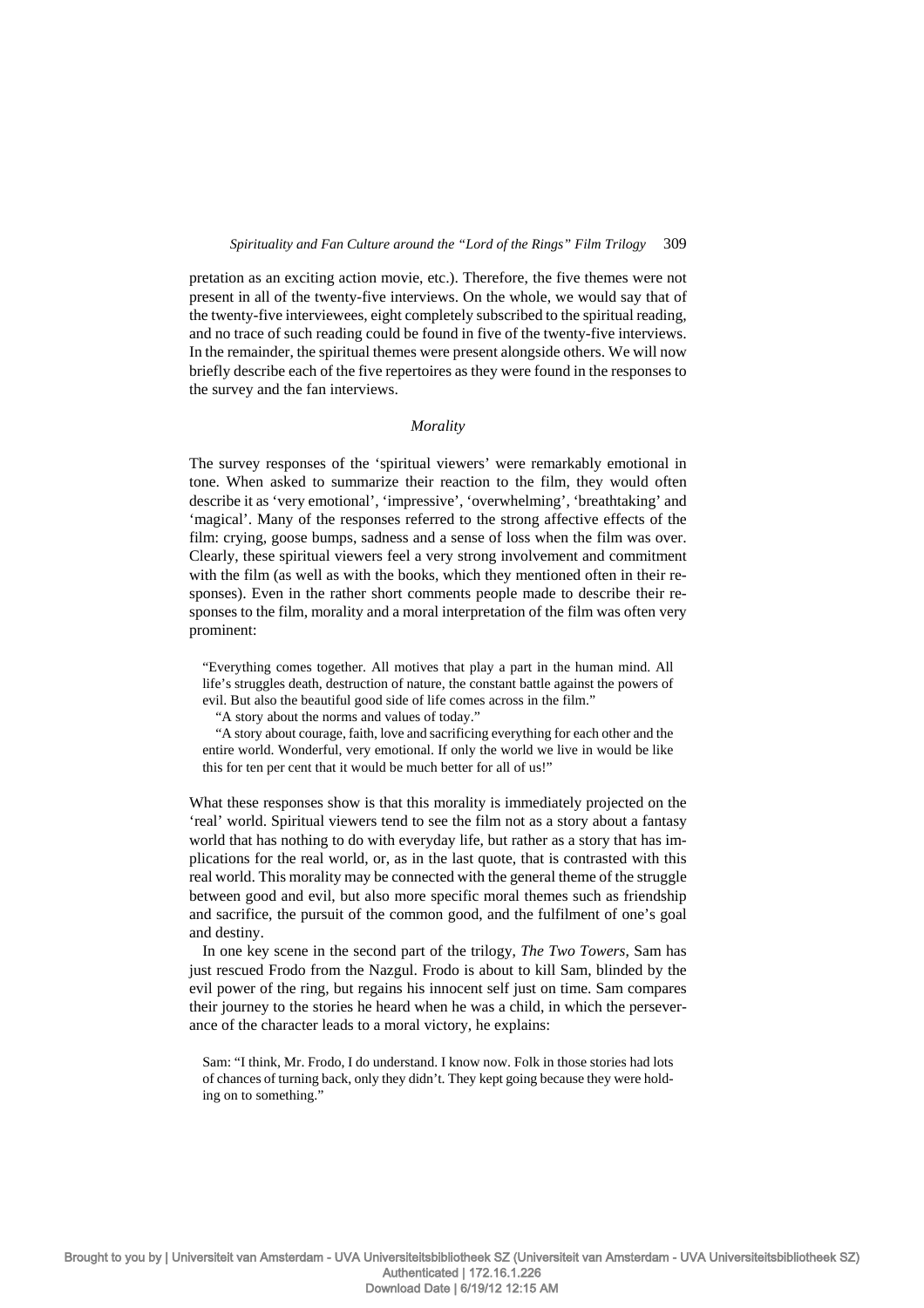Frodo: "What are we holding onto, Sam?"

Sam: "That there's some good in this world, Mr. Frodo. And it's worth fighting for."

The moral repertoire emerged, more elaborately, in the interviews. Sometimes these moral readings of the film were concerned with society, for example:

"I have the feeling we live in a society now that is in a critical area. In terms of the environment, pollution, the weapons people have at their disposition. How you can just destroy yourself. And that you would have to get the whole society to understand this. That would be the quest for this society, I think. That's how I see it. And for that reason I also see a parallel with *The Lord of the Rings*."

Interviewer: "That both of the worlds have some sort of quest?"

"Yes. [...] In *The Lord of the Rings* it is very clear, all these characters have a common goal and a common world view. There is something like an elf, it is of course all very fairytale-like, but it is all very, what I said, there is a common set of norms and values [...]. In this world, in our society, this is much more fragmented, there are countless religions and everybody believes something different, or nothing at all, everybody has very different goals, a huge difference between rich and poor, between the haves and the have-nots, and it is very hard to say that people have a common goal or common values. That is something attractive about this world, of course it is also very simplistic: it just can't be but it's attractive. [...] And I also think in our society technology is so pervasive. But also alienating. The Internet is wonderful, but it also causes people to communicate from a distance, which has a sort of alienating effect from people. [...] While you can communicate much more, the way in which you do it is much more distant [...] and much more real." (David)

"It's exactly the non-realism, for instance, in LotR it's about elves and hobbits and they don't really exist in our world, but because it is not limited to the rules of real life, it can show more about how real life works. [...] For instance, you could draw a parallel between Sam, who drags along Frodo to the mountain when he cannot go on anymore. That could be a parallel with war heroes saving their friends, or saving the war. But also on a smaller scale, the friendship of the elf and the dwarf, Legolas and Gimli, which becomes stronger and stronger and is unusual even for them. [...] That could be a symbol for racial hatred. And I suppose it is." (Joy)

But more often, the moral implications of the film were on the level of personal, rather than societal, morality:

"Well, for example, the lust for this ring. I think there is always something in someone's life he really wants to have that is not good for him. And a person knows that, but the attraction of this ring is simply too big. [...] Smeagol really was a horrible beast and still you could understand very well it had been a human being because it was at battle with itself all the time. It was struggle because of what it wanted and it knew it wasn't good for him." (Rinske)

[His favorite character is Boromir because] "his character in the film was, I thought, simply very human. His character flaw: wanting to make it right, while knowing better than that. He is a very strong person. This perseverance in what you do. [...] I am a karateka myself, and there you encounter, well not such big fights, but you do have the internal struggles, respect for each other. [...] And I see that with Boromir, too. Maybe not as strict as Aragorn, who is the king and has even stricter rules,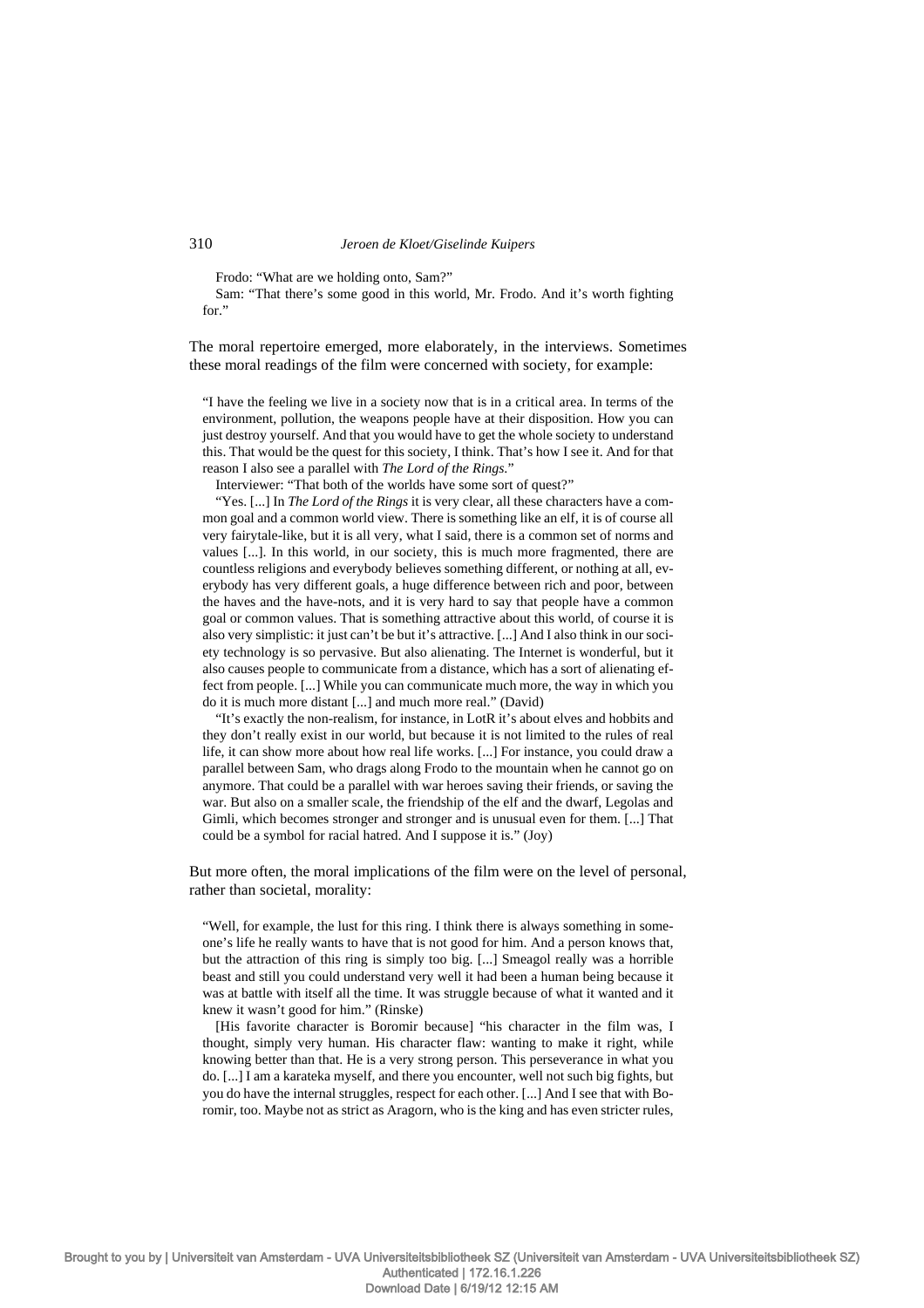#### *Spirituality and Fan Culture around the "Lord of the Rings" Film Trilogy* 311

but as a knight and an emperor you have this code of honour. [...] In the end, you stand up for each other. You are fighting, and whether this is with a sword, or in thinking, you mustn't walk away from the situation." (Alexander)

"But apart from that it's a world, as I said, where good and evil are clearly separated, while that isn't the case here. Where you will still say, right, you could take this decision at a particular moment, but then you run into another decision, too, which is much more linked with this interconnectedness of good and evil, while when you know what is right and what is wrong, then you just take the right decision. But here, the right decision often isn't, let's say, not right at all. That is just very complicated." (Haaksma)

In all of these quotes, the moral implications of the film are directly connected with the moral implications in the 'real world'. In the first and last quote, people express their attraction to the moral clarity of the world in the film, where you know what is right and wrong, and where everyone has common goals. The informants in the other two quotes were more attracted to the ambivalent characters Boromir (a human member of the original 'fellowship of the ring' who is tempted by the ring's power, but redeems himself by dying bravely to save his fellow's lives) and Smeagol (a former ringbearer, broken and corrupted by the power of the ring, who is torn between the good and bad forces within himself). Both are characters vexed by moral matters, both choose wrongly, and both end up paying for this with their lives.

# *Friendship and faith*

The second repertoire emerging from the analysis of the survey responses was the importance of friendship, faith, and loyalty. Obviously, this is a highly moral theme, and thus strongly connected with the previous repertoire. Many of the spiritual viewers mentioned friendship in their first response to the film, often in brief comments like "suspense, disbelief, friendship", "shows perfectly what friendship means", "timeless story about good vs. evil friendship, love, hope in dark times". Or more elaborate:

"I was crying a lot; the adventures and things that are happening are very touching. The feelings that the characters have, are very well performed and there is great working together to stop every problem they can find; this is how friendship should be."

"For me it's about love, beauty, friendship, and real heroes. About beautiful nature and respect for it. I don't like the battles and the ugly enemies."

Even more than the moral reading of the film, this is an interpretation that clearly moves away from the action, war, battles, and special effects that make up such a large part of *The Return of the King.* This interpretation focuses instead on interpersonal relations, and most specifically on the difficult voyage of Frodo and his friend Sam.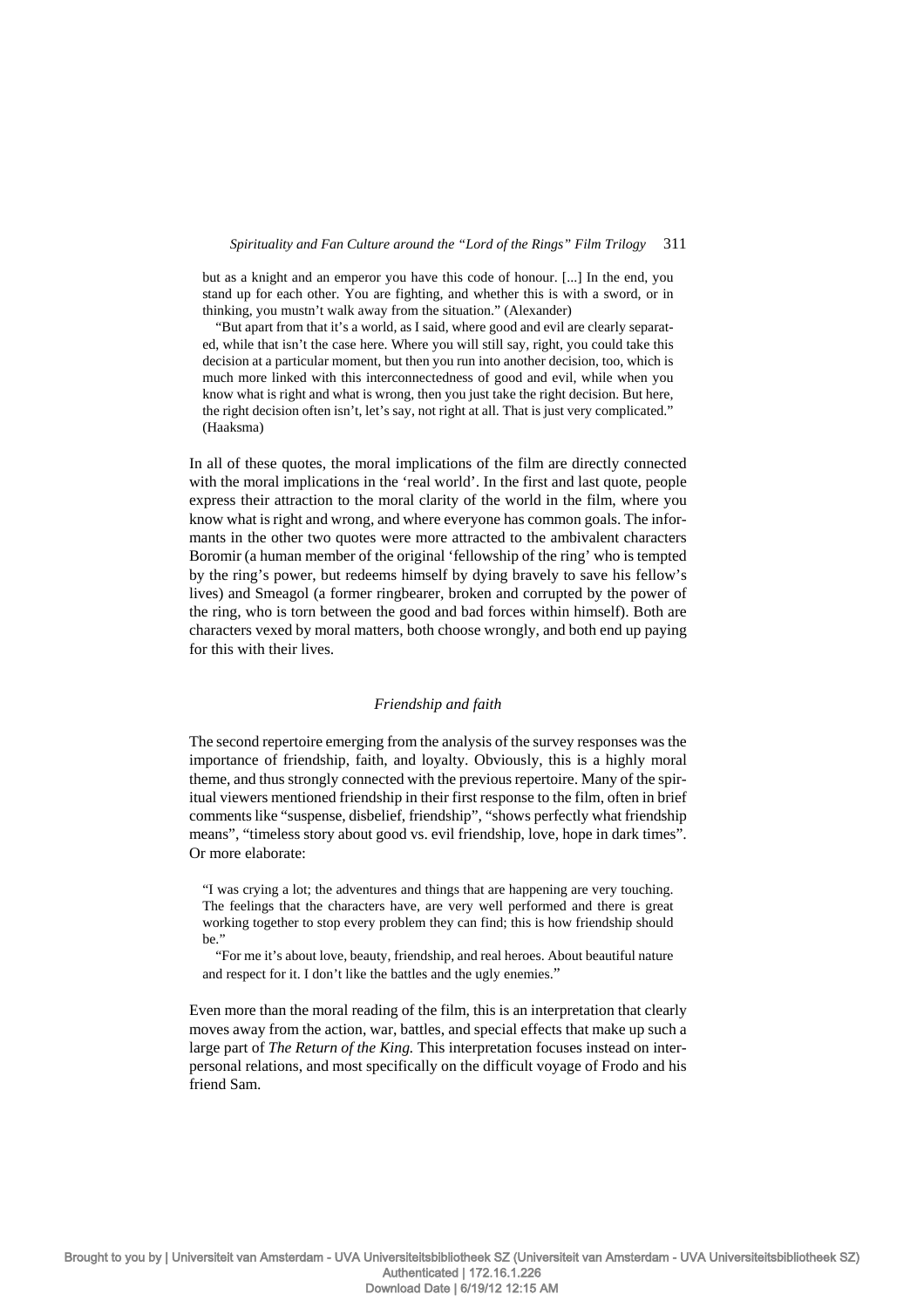One important scene in the third episode – *The Return of the King* – is illustrative for the strong bond between Sam and Frodo. Since Frodo cannot bear the burden of the ring anymore, he collapses. With a highly dramatic soundtrack, Sam declares that although he cannot carry the ring himself, he can carry Frodo. And so he does, carrying Frodo to the doorway of Mount Doom. Also in the closing scene of the second part, Frodo declares he could never hold on to the journey without the support and unconditional loyalty of Sam. Indeed, many of the spiritual viewers mention the friendship of Frodo and Sam as the most memorable or meaningful aspect of the movie:

"For me, the story is mostly about unconditional friendship, most of all between Frodo and Sam. That, to me, was one of the most beautiful things in the book, this unconditional friendship. How they support each other, no matter what happens. Whether things are going well or ahm ... badly. Sam will not let Frodo down. Actually that makes him sort of the hero of the story, Sam." (Beeten)

Interviewer: "And if you were to say in one word, or a few words, what the story is about for you?"

"Good versus evil is a very clear one. But friendship too. Those would be the main things. And faith, but that is covered with friendship.'

Interviewer: "That is together? For you friendship is also faith?"

"Well, yes, Sam is extremely loyal to Frodo. And that is how I see it, in my experience." (Beek)

Above, it was noted that people who saw the film as a spiritual journey were more likely to mention Frodo and his servant Sam as their favourite characters. As a matter of fact, Frodo and Sam were often mentioned together in the 'favourite character' question, and this is not only because they were together for most of the film, but also because this particular storyline is very much about friendship. It is rather telling that even within this particular storyline, spiritual viewers were less likely than others to like Gollum/Smeagol, even though this character accompanied Frodo and Sam during the entire third part of the film. The focus on friendship and loyalty fits with the reading of the film as a personalized story: it highlights individual development, human relations and moral choices individuals have to face. But moreover, it fits with the film as a story of personal growth, and Gollum, in the end, turns out to be an example of the opposite: someone who struggles against the powers of evil, but cannot withstand them.

# *Another World*

A third repertoire emerging from the survey and the interviews is the longing for another world and the alienation from the present 'real' one. For instance, in the survey spiritual viewers described their first response as:

"a unique experience outside of everyday life".

"It is a film that speaks to every imagination and lets you dream. Certainly now in this world it is a form of flight, but in a positive way."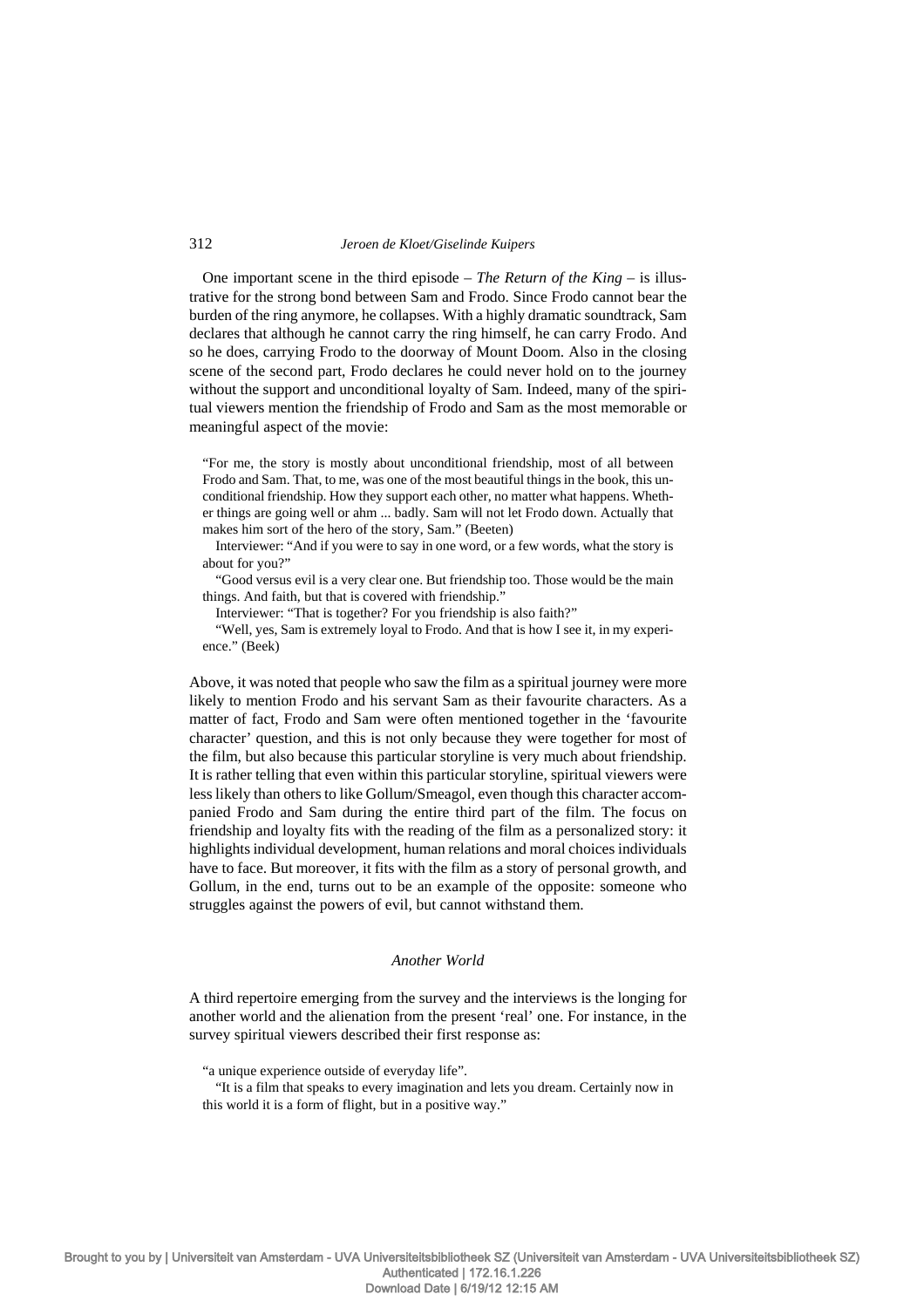"This film pulls you away from this horrible reality and makes you yearn for another world."

This yearning for another world was already visible in some of the 'moral' responses to the film: the moral clarity, the friendship, the fact that everybody was striving toward common goals. In the interviews, this longing was often connected with alienation from everyday life:

"I find this world so dull, I find these people all so boring, but that's not all. It's also that sometimes I have this displaced feeling. I think that's also the reason I study literary history. That is a time I like much better, where I feel much more at ease. I also don't like modern technology much. I was twelve before I could properly handle a computer. 'cause before I was plain scared of the thing [...]. That's the world in which I would like to live." (Haaksma)

"Yes, I have discussed this with my co-workers, they said it's such a vague film, I can't imagine you like it so much, such a world doesn't exist. The first thing I say is: how do you know? Can you say with a hundred per cent certainty that this world doesn't exist? Well, I can't. The way I see it, there might just be such a world, just not in a place where we can see it at this moment. So where would it ... I think maybe in another dimension. But often I don't say that, because people will look at you like 'I think you may have taken one pill too many.' [...] Some of the things said in the film, I find that really, that I think, yes, there is more to life than the eye can see. People should be more aware of the magic in the world, only people won't see it, or aren't conscious of it." (Beeten)

To these people, the film clearly is an escape from a world and people they feel alienated from, to a world that is less dull, more magical. Not all fans are as radical as these two, for others this different world is not necessarily in the past, or in another dimension, but rather in a world of experience and wonder, where the ratio doesn't reach:

"Rationally you know that this world Tolkien has made, that nothing of that is true. That it hasn't really existed and that the continent of Middle-Earth doesn't really exist. But yes, the idea, the feeling it gives you, like, why not? It's only my ratio telling me this, I don't have to listen to that." (Faas)

"It is what I invent, what I would like to exist. You'd best compare it with when I was little. When I would be going to sleep I would think of what would be the nicest of all things, how I would think things would be at their most beautiful. And how I would move there, and what I would do. And how that looks, with colours, and with scents." (Rinske)

This 'other world' involves magic and wonder for many of the viewers, also those who saw the film primarily as a fantasy story<sup>25</sup>. However, for the spiritual viewers, this 'other world' not only has a moral, but often also a religious dimension.

<sup>&</sup>lt;sup>25</sup> Englander, Sabrine: The Lord of the Rings. Een verbeeldingswereld. M.A. thesis Amsterdam 2004.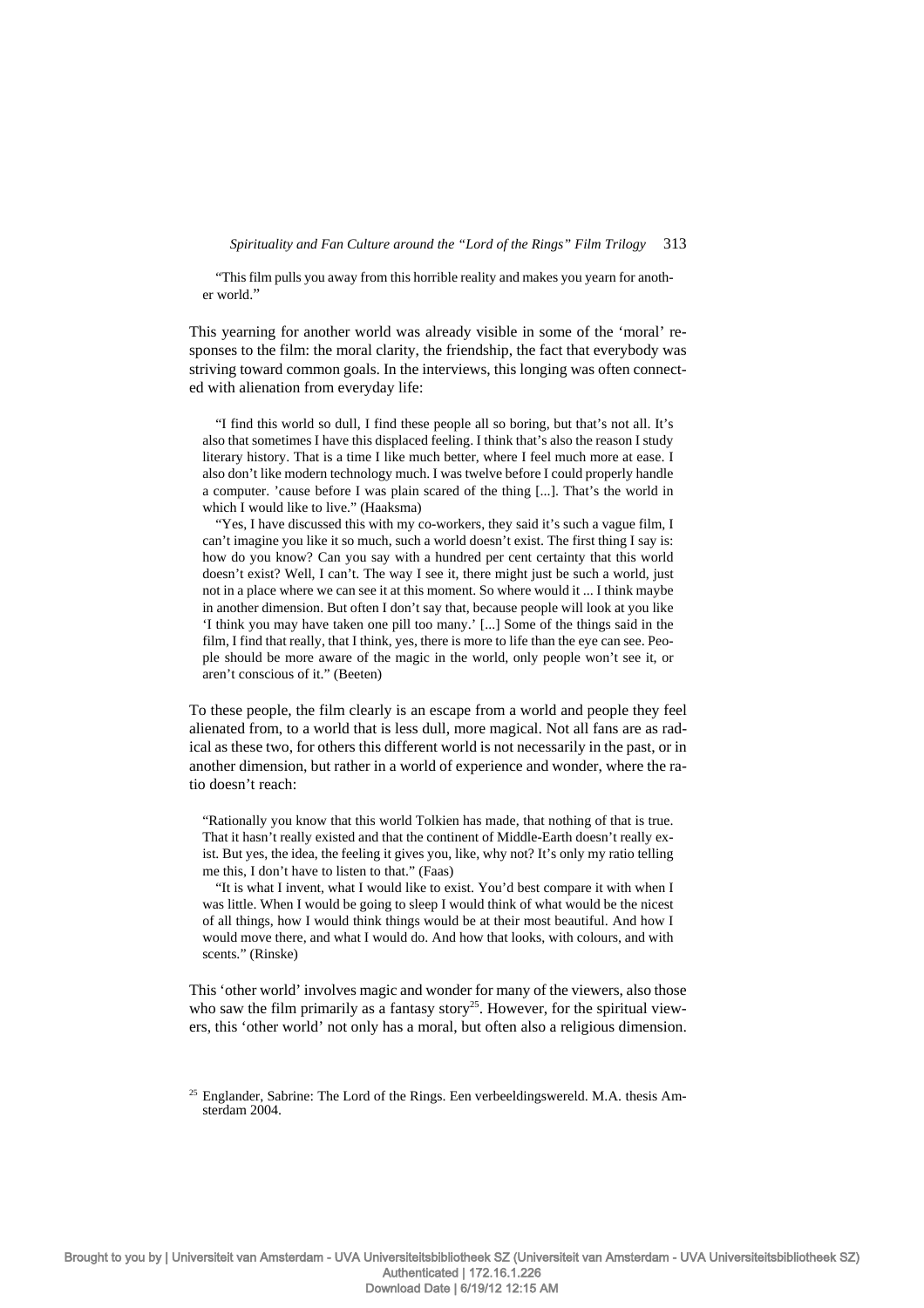# *Religiosity*

Articulations of the spiritual self and the religious repertoire are closely intertwined. However, as we will show later, the first concerns more specific readings related to the self, whereas the latter refers to more general references to the religious implications of the film and the books. In the survey, respondents referred to Biblical themes such as the battle between good and evil:

"The religious part and the fantasy come together in one's unconscious battle of good between evil."

"From the first moment on I was grabbed by the story and its mysticism."

The elves are closest to God. Nel talks about the female elf Arwen:

"She was mythical in a way, and I felt, divine may not be the right word, but she comes with a certain task, she is sent. She comes to help the good, it is important, and also the way she is visualized is very special, something vague, mythical, dreamlike."

Niels, too, refers to the elves as religious creatures:

"To me, the elves constitute a sort of religion, but more like the native Indians with ancestors and the like. I think you can compare it with the universe of *Star Wars*. In that movie there are good and evil powers, and both do not come to the fore very much, just like in *Lord of the Rings*."

More respondents made intertextual references to *Star Wars*, movies with similar religious and spiritual implications (albeit transposed towards an unknown future rather than a mythical past). One respondent, Vincent, refers to the resurrection of Gandalf as a sign of the religious entity that governs the Middle-Earth:

"Somehow, there is kind of a basic God (primeval god). Gandalf returns back to life and is told that new life is given to him. This is for sure a 'primeval power', a 'primeval God' that gives him new life. The God of Goodness, so to say."

In the third part of the trilogy, when Gondor's capital Minas Tirith is under siege, Gandalf explains to Pippin there is no reason for fear:

"No, the journey doesn't end here. Death is just another path. One that we all must take. The grey rain curtain of this world rolls back and all turns to silver glass. And then you see it. White shores and beyond a far green country under swift sunrise."

The Biblical themes read into the trilogy are not restricted to the resurrection of Gandalf or the battle between good and evil. According to Faas the trilogy strongly supports the importance of loyalty. She makes a point where the moral, the friendship and the religious repertoires converge: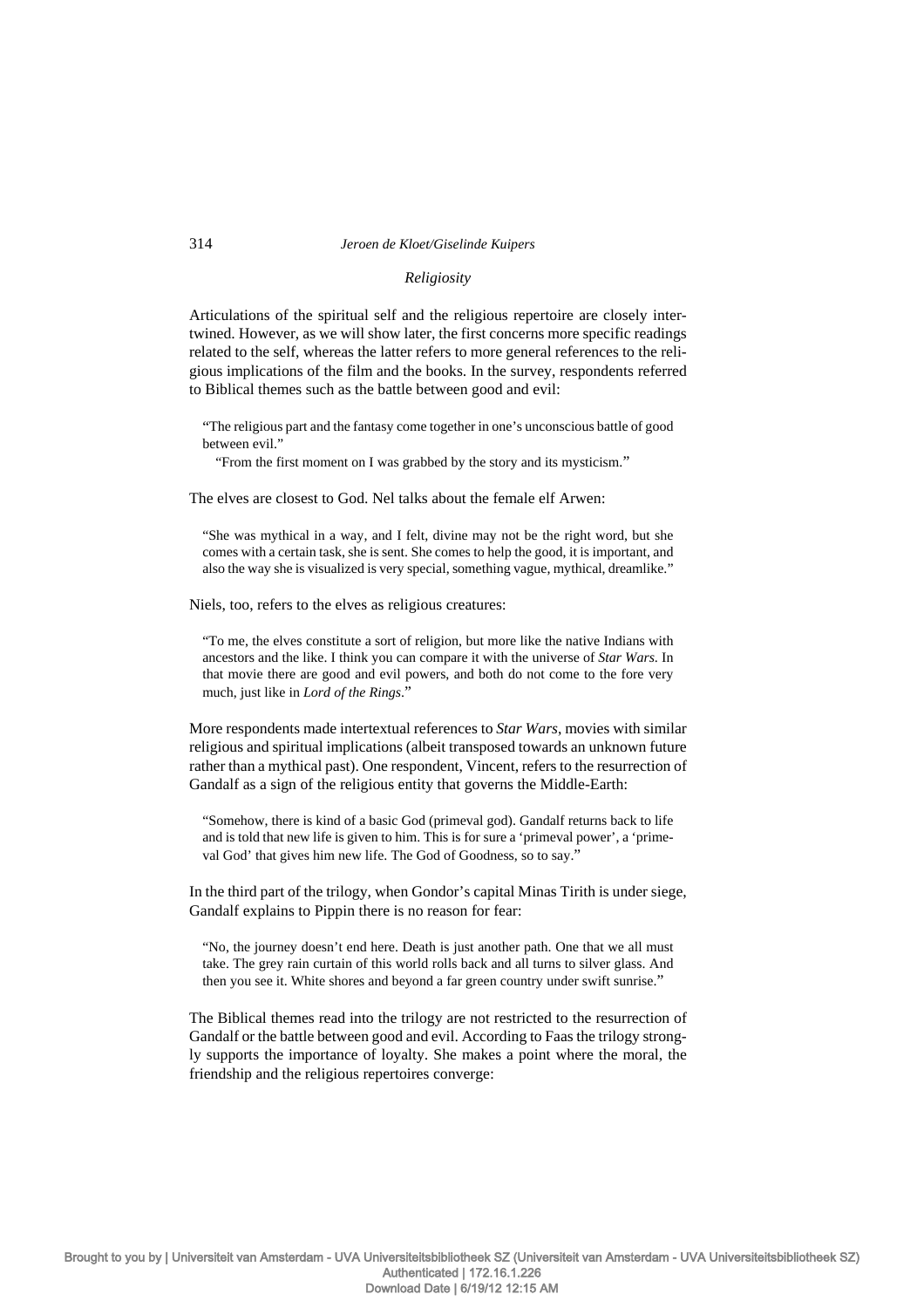"If people are into trouble and I can help them in whatever way, I will for sure do so, even if that implies losing something myself. That's also written in the Bible, in the end, you will be rewarded for what you give to others. This is my strong conviction. Here the *Lord of the Rings* and the Bible come very close together, in principle they say the same. [...] Unconditional love for other people, and the moment you need help, they are there for you, that's what I experienced. [...] Indeed, I had to wait long, but you must keep up your faith, keep on trusting the other."

While Gandalf represents good, Sauron and Saruman represent evil, or, in more Biblical terms, Satan:

"Saruman is like Satan. Eeeeh, I am not religious, but I do have an image of Satan [...]. So abstract, that is evil, I believe in that. The most pernicious person of the book is not Sauron, not even his mouth, but it is Saruman." (Ploeg)

Finally, the ring itself is compared by one respondent to the apple of Adam and Eve, in her words:

"The temptation of the ring, the desire to get it, is the source of a lot of evil. This theme is quite like Adam and Eve with the apple from the tree of knowledge." (Wilma)

The religious repertoire thus helps explain the world of Middle-Earth, it provides the respondents with the discursive tools to understand Tolkien's world in quite familiar terms. There may be no Jesus, but there is Gandalf who returns from the death, not Satan but Sauron represents evil, and absolute trust in the good – God – helps to overcome evil. When translated towards the personal level, articulations of the spiritual self become possible.

# *The Spiritual Self*

Following reception theory, viewers and readers integrate media texts into their everyday lives and the construction of their identities. Respondents relate the text to the construction of their own spiritual self. As indicated earlier, we traced this repertoire already in the responses of the survey dataset, like one respondent who wrote:

"Fantasy is inside yourself, and so is Middle-Earth. In other words, you yourself are the earth and everything that lives on it. Middle Earth is your consciousness, your soul, and you will never be able to dissect this. It remains fantasy, and that's why you are alive!"

"I felt like being in touch with a dimension deep inside myself, a dimension that's once existed in this world but has become more and more invisible."

"Everything comes together, all motives that play a role in our mind. All the struggles of life, death, the destruction of nature, the constant fight against evil powers, but also the beautiful aspects of life."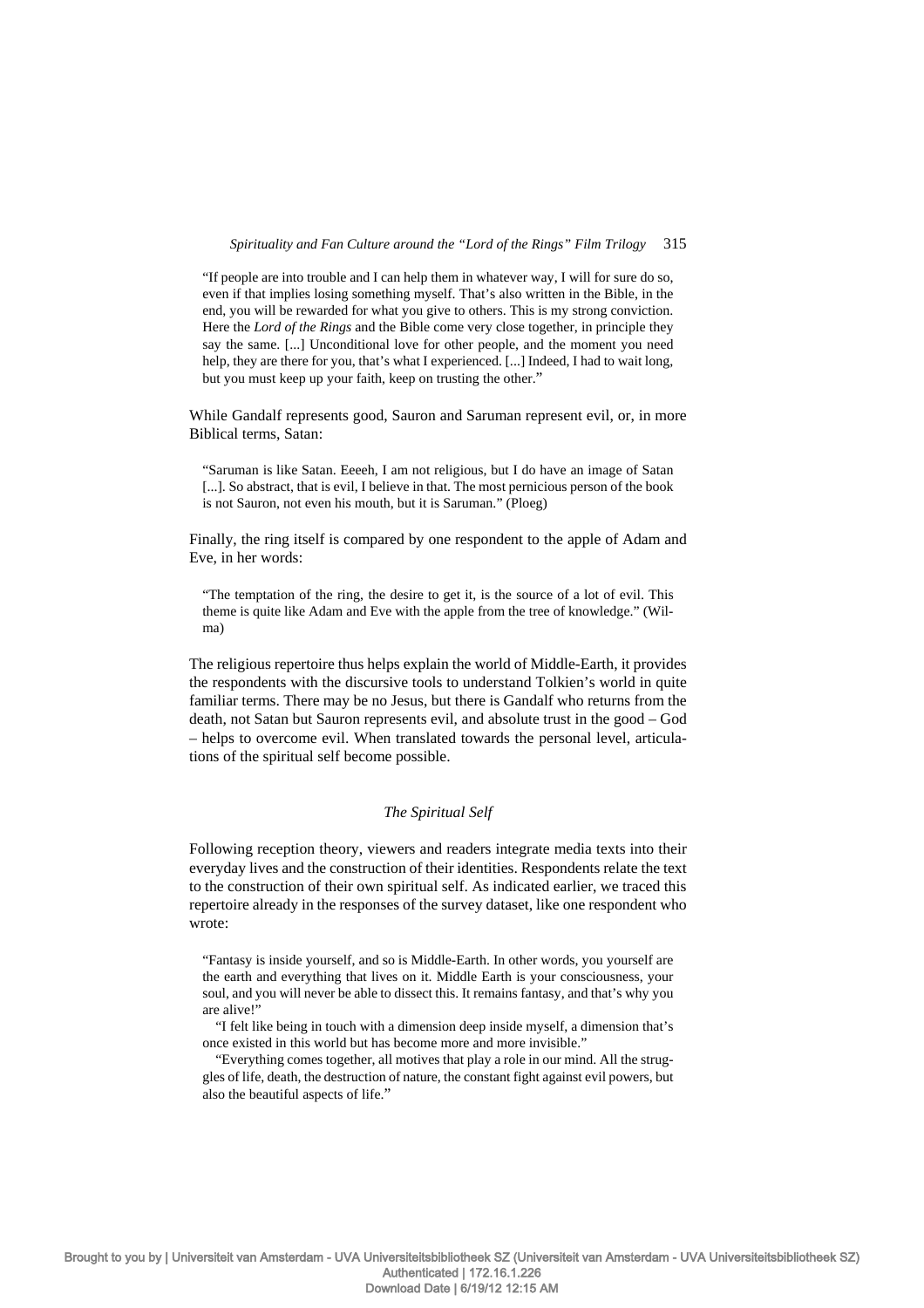When looking closely at the interviews, we traced quite similar spiritual readings of the trilogy. In particular the elves and the hobbits are important reference points. David, for example, expresses a special liking for Legolas, whose purity he admires:

"It's almost spiritual, like all elves, their pure character represent ... they are lighter and more honest, they are not necessarily more or less, but their character is very different, a whole different way of life. [...] It gives a feeling there is more in this world than what we see. We actually live in a much larger whole, of which we do not know the boundaries."

Later in the interview, David explains how the movie relates to the quest of one's life, this is also where his narrative overlaps strongly with the religious repertoire:

"I must say, I am working on Zen-Buddhism, but that's not really a religion, it is about searching for what is truly important in your life, in becoming conscious of what motivates you and to discover who you really are. That's not really a belief anymore, it's more practice."

Here he slips from the religious towards the spiritual, the trilogy provides one with practical guidelines for living that helps you find your 'true self':

"What I just said about Zen, it is a sort of inner quest for who you are, I really associate that with the movie. Simply finding yourself in a bigger whole, the goal of your life. This is not a simple goal, like making lots of money or owning a big house, but a higher goal, and that also comes back in the movie."

When asked for an example, he refers to Frodo, who conquers himself to destroy the ring. The spiritual reading involves a debunking of the material, very much like the movies can be read as a celebration of nature, innocence and purity. The innocence of the hobbits, the growth they experience over the trilogy, as well as the purity and outlandishness of the elves come closest to this spiritual reading. More so than the wizard Gandalf does, whose powers are rather clear-cut and remain unchanged over the course of the trilogy. For example in the words of Beeten:

"To me, elves are very wise, they are very close to nature. They really live with nature and have insights we as human beings don't yet have, this fascinates me enormously. I wish I could have more of an elf."

And Chang, who at the age of twenty-one cannot work anymore because of his illness, explains how Sam gave him strength:

"I don't get angry easily, but I really thought, why me? But then I thought, as long as things go well, and you take it as it comes, things may turn out alright, just like with Sam. [...] And from Gandalf I have learnt that you sometimes must make a choice that is negative for the other, but will in the end turn out for the good."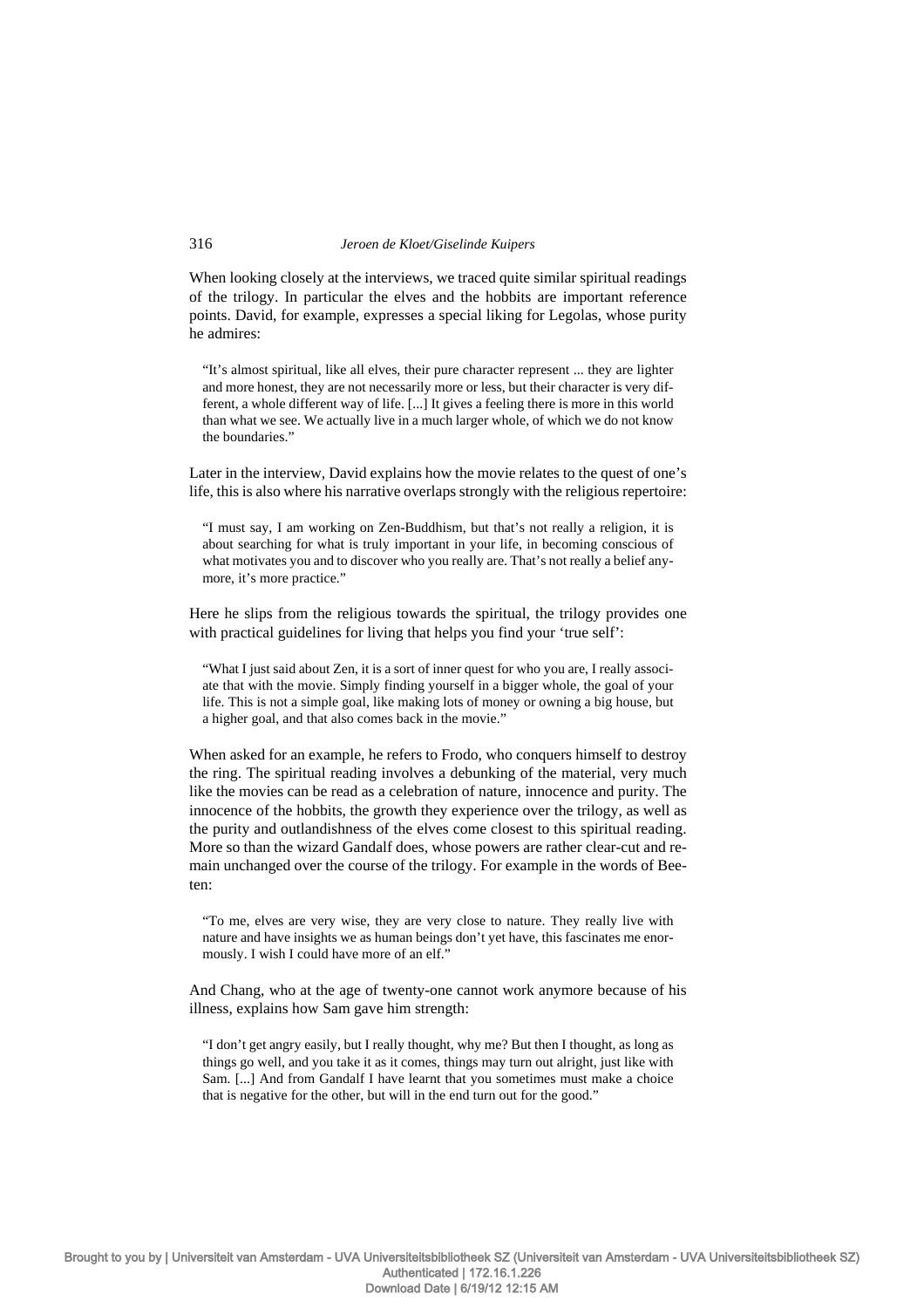Personal growth is an important aspect of the spiritual self. This self is something to strive for, rather than something one possesses. Faas explains that, to her, the spiritual is a process rather than an essence, when she talks about Faramir:

"He also overcomes this, so apparently I am not the only one who has to go through all this. For him, it's about other issues, but the principle remains the same. It comforts when you read and know that I am not the only one who has to go through a struggle like that."

The idea of change and process is a recurrent theme in the spiritual repertoire. Respondents frequently refer to the spiritual progress they go through:

"To me this is a story about personal growth, about the steps you need to take to destroy the ways you are conditioned." (Haaksma)

"I will never choose the easy way [...], you won't learn anything from taking the easy way, since you will not encounter obstacles, so you won't learn a thing." (Beeten)

At the same time the trilogy confronts respondents with the choices they feel they should make, but they are not sure of yet:

"One should be far more involved with the important things of life. Sometimes I think I should throw out my television, these are small choices, but important nevertheless. [...] How do you use your time? Yes, that's what I get from the movie." (David)

To summarize, our respondents appropriate *The Lord of the Rings* – both the books and the movies – to articulate the idea of a spiritual self. This idea is considered to be more of a processual rather than an essential character trait, hence the importance of the hobbits who experience a similar journey of spiritual growth. Purity and closeness to nature are the expected destination of this journey, and following the readings of our respondents, in particular the elves come close to that ideal. Their lightness, outlandishness and almost identityless character appeal most to the respondents. The elves are read as the visualization and embodiment of a spiritual self.

### *Conclusion*

*The Lord of the Rings*' combination of genres generates multiple viewer expectations and readings, including spiritual ones. Our study has explored spiritual readings of the *Lord of the Rings* trilogy by fans – a social group that shows a particularly strong involvement with the text. Our study shows that fandom constitutes an active negotiation with, and at least for some fans, spiritual re-enactment of the text. Although not the most popular reading of the movie, still a 22.2% of the worldwide dataset label the trilogy as a spiritual story. Repertoire analysis of the qualitative survey data resulted in five repertoires that were important to the 'spiritual' fans. First, fans often discuss the trilogy in moral terms,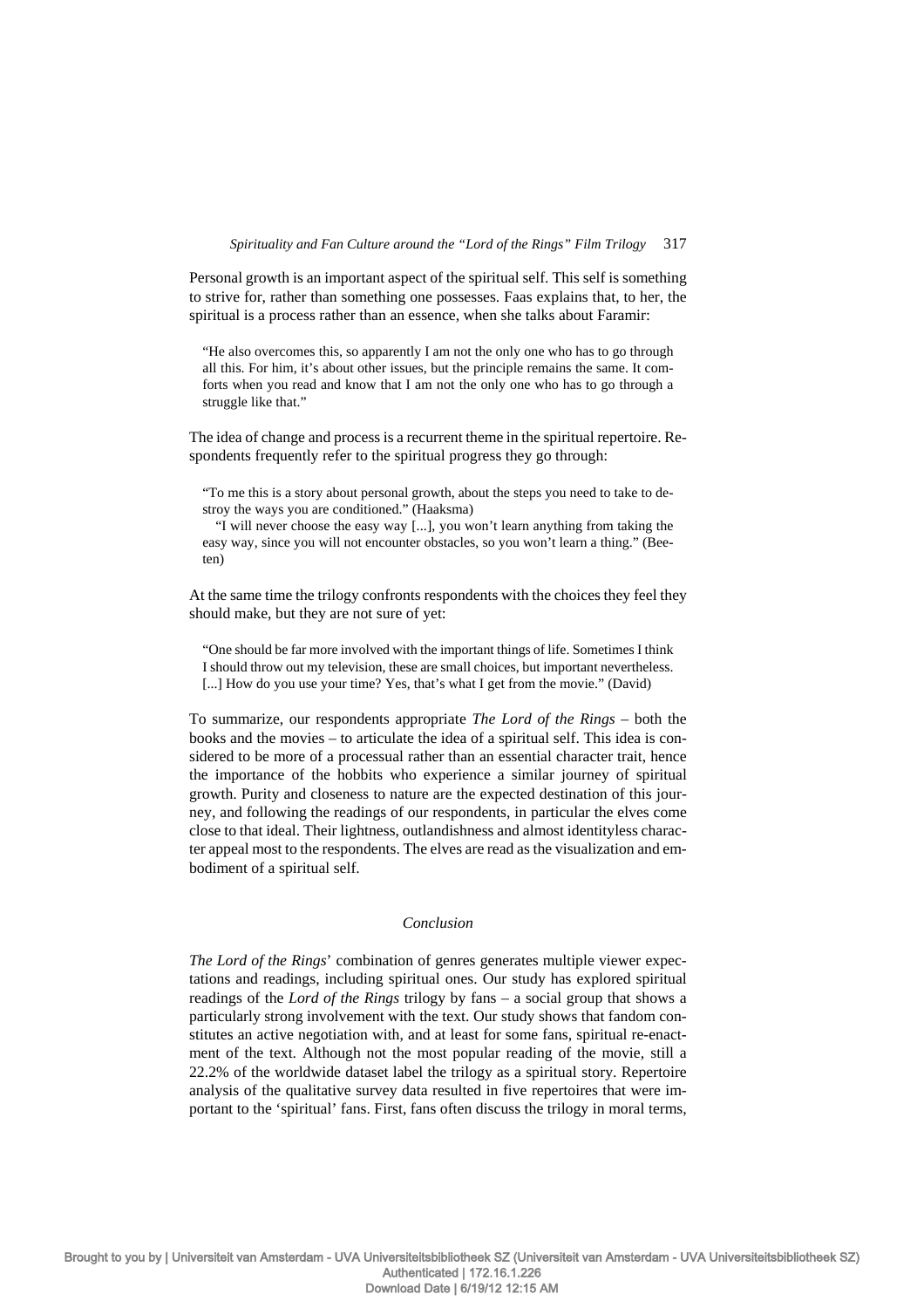the battle between good and evil and also more specific moral themes such as friendship and sacrifice, the pursuit of the common good, and the fulfilment of one's goal and destiny. The movie was read as a moral lesson for society, but was more often translated towards the self. The second repertoire focused on the friendship theme; in particular the bond between Frodo and Sam was taken as a reminder of the importance of unconditional love and loyalty. The focus on friendship and loyalty fits with the reading of the film as a personalized story: it highlights individual development, human relations and moral choices individuals have to face. A third repertoire emerging from the survey and the interviews is the longing for another world and the alienation from the present 'real' one. Middle-Earth offers an escape from a highly industrialized, bureaucratic world from which respondents feel estranged, it offers a magical and spiritual alternative. It is also a world with religious meanings – in which Gandalf returns to life like Jesus, in which the ring resembles the apple from the tree of knowledge, and in which the elves are considered the most divine creatures. The story, finally, also offers ample symbolic materials to link it to the spiritual self. Personal growth, perseverance and a desire for purity are all elements fans appropriate from the trilogy.

In a time of re-enchantment, popular culture serves as an important visual and narrative toolbox for the display and construction of different repertoires of spirituality. Our study shows how our contemporary highly technologized popular culture – with Hollywood as the ultimate dream factory – feeds into spiritual cultures. The interviews reveal a paradoxical articulation of anti-commercial, antitechnological desires through a very commercial and high-tech Hollywood production. Our study hints at a partial re-enchantment of the world, and shows the important role products like *The Lord of the Rings*, but also other texts like *The Matrix* play. Watching *The Lord of the Rings* is a modern spiritual experience, in particular when televised during the Christmas holidays. Hollywood, indeed, operates as a multiple spiritual dream factory. The re-enchantment of the world is, in other words, underpinned by a marketing logic and deeply embedded in global capitalism.

## *Abstract*

This study explores spiritual readings of the hugely successful *Lord of the Rings* film trilogy based on Tolkien's books. 22.2% of fans in a worldwide dataset, and 12.7% of Dutch viewers experience the trilogy as a spiritual story. Repertoire analysis of the qualitative survey and interview data in the Netherlands resulted in five repertoires that were important to the 'spiritual' fans. First, fans often discuss the trilogy in moral terms. The second repertoire focused on friendship and the importance of unconditional love and loyalty. This fits with the reading of the film as a personalized story: it highlights individual development, human relations and moral choices individuals have to face. A third repertoire emerging from the survey and the interviews is the longing for another world and the alienation from the present 'real' one. Fourth, these respondents tended to speak of Middle-Earth in spiritual and religious terms. The story, in the fifth repertoire, also offers ample symbolic materials to link it to the spiritual self. Personal growth, perseverance and a